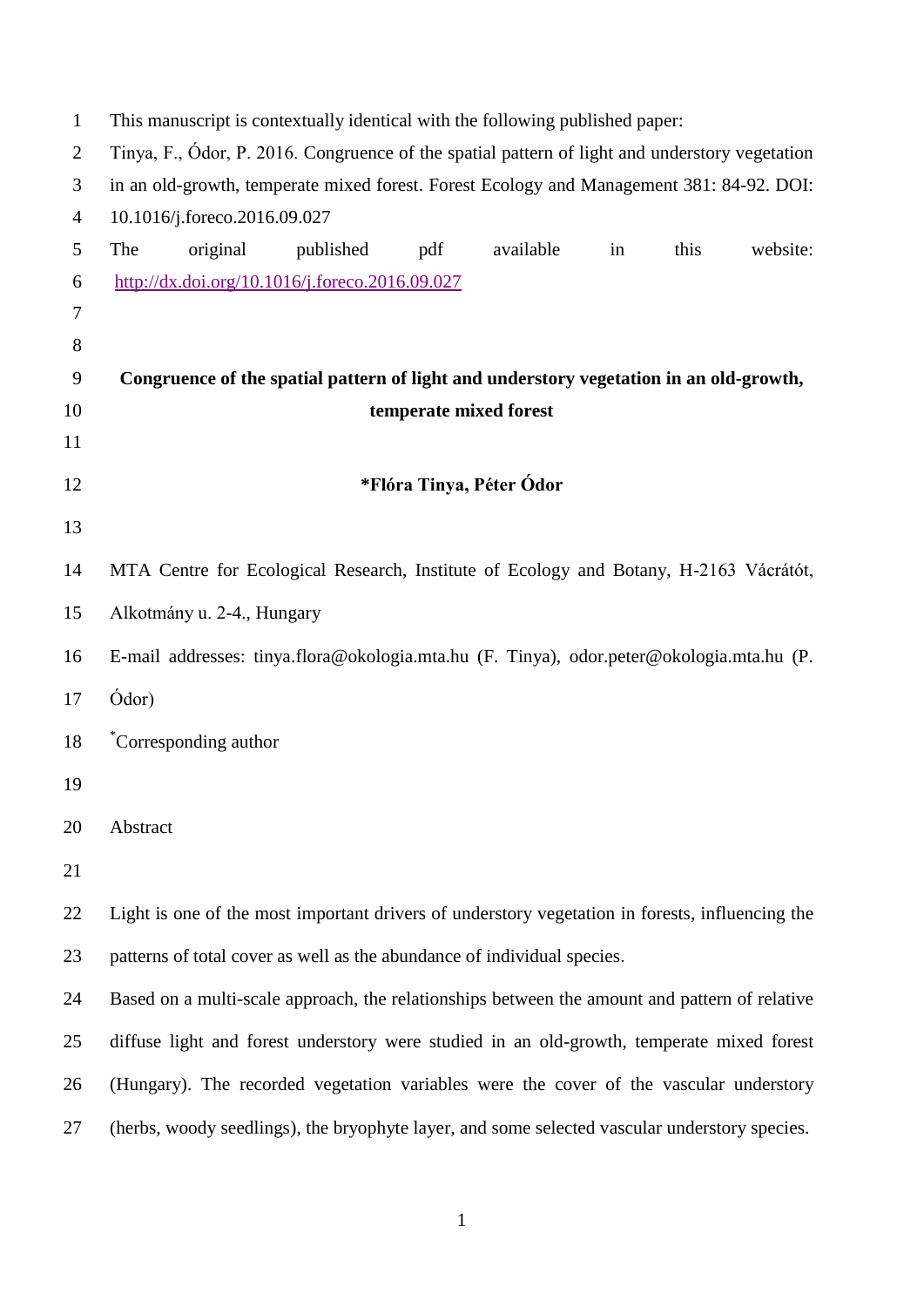28 The pattern of light showed aggregations at two scales:  $10 \times 10$  and  $25 \times 25$  m. Both vascular understory and bryophyte cover had significant positive correlations with light availability, and their spatial pattern was related to it. The pattern of seedlings displayed the strongest 31 relationships with that of light at a coarser scale  $(25\times25 \text{ m})$  than herbs and bryophytes  $(10\times10$  m). At the species level, *Festuca heterophylla, Fragaria vesca* and *Poa nemoralis* were characterized as light-demanding herbaceous species (their spatial pattern was congruent with light), *Brachypodium sylvaticum* and *Carex pallescens* were transitional, while some species proved to be shade-tolerant (e.g. *Ajuga reptans, Dryopteris carthusiana, Viola reichenbachiana*). Regarding seedlings, the patterns of *Betula pendula, Carpinus betulus, Pinus sylvestris* and *Quercus petraea* were related to the pattern of light.

 According to our observations, diversity and composition of vascular forest understory and bryophytes were related to heterogeneous light conditions. Forest management should maintain continuous shelter on the stand level; however, smaller gaps are necessary for the survival of light-demanding forest herbs and bryophytes, and larger gaps for tree seedlings.

Keywords

 Herbs, seedling, bryophyte, old-growth forest, understory light, pattern analysis, four-term local quadrat covariance

Abbreviations

4TLQV: four-term local quadrat variance

4TLQC: four-term local quadrat covariance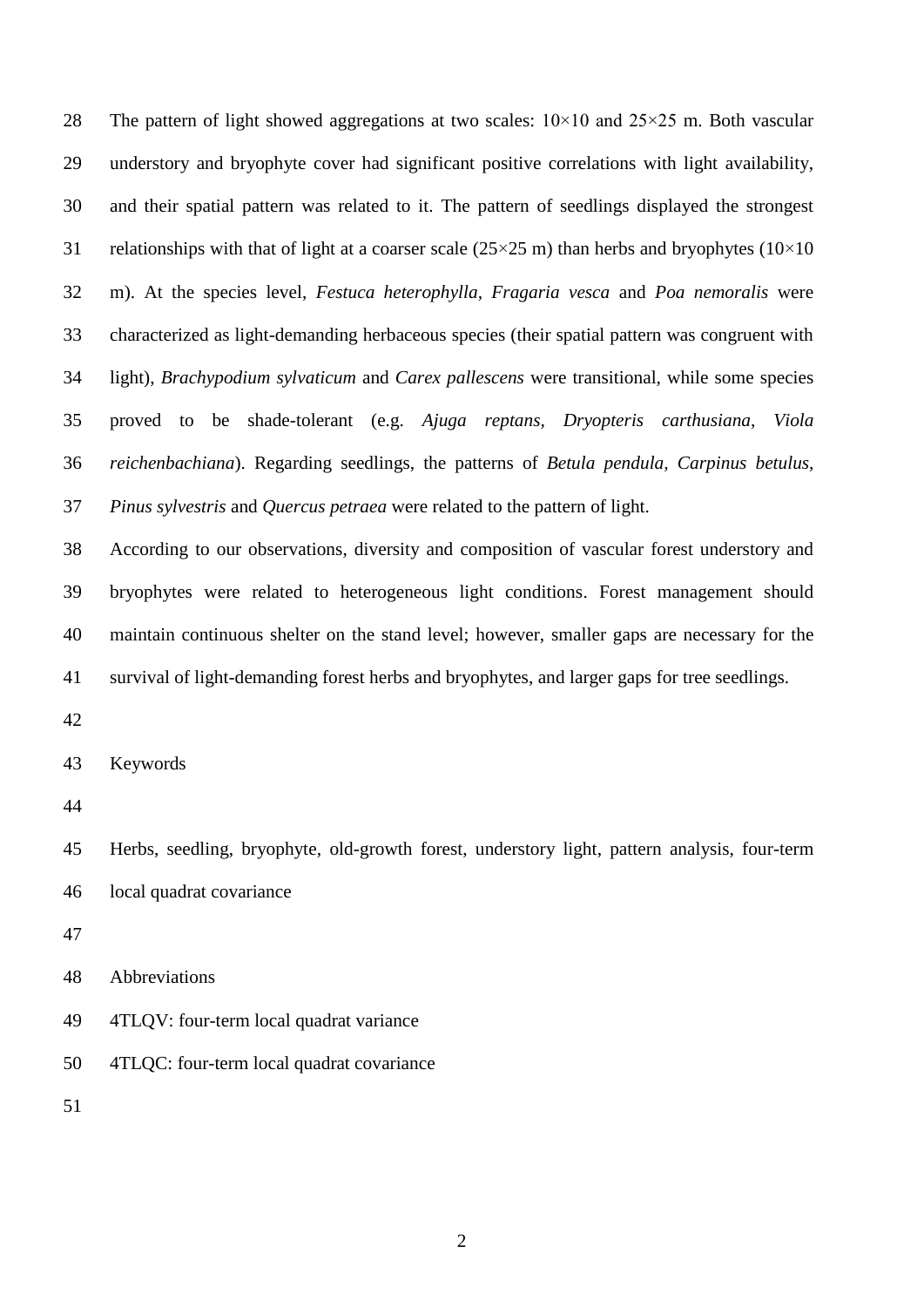## Introduction

 The heterogeneous spatial distribution of limiting environmental factors often creates peculiar patterns of vegetation (Fortin et al. 2002). Light is one of the most important explanatory variables in forests (Whigham 2004, Neufeld and Young 2014). Besides its amount and quality, its heterogeneous pattern is also a determining factor for the cover and diversity of understory vegetation (Canham et al. 1994). Understory light is largely determined by stand structure, tree species composition and the pattern of the overstory layer (i.e. regular or aggregated pattern of trees; presence and spatial arrangement of gaps in the canopy, Martens et al. 2000, Valladares and Guzmán 2006).

 Light distribution at the ground level of forests varies on several scales. There are pronounced and well demonstrated differences between the light regimes of various forest types, due to different stand structure and management (Bartemucci et al. 2006). Also within a single stand, light conditions may be remarkably heterogeneous due to gaps, especially in forests dominated by deciduous, shade-tolerant species (Muscolo et al. 2014). Finally, light availability also has a fine-scale spatial pattern within mature, heterogeneous, albeit closed stands, which originates in the structural and compositional heterogeneity of the overstory layer. Tree pattern, age distribution, physical damage of leaves and branches, herbivory, disease, crown geometry and the species-specific features of trees all add to the variability of canopy and light conditions (Canham et al. 1994).

 The light requirements of the understory species is variant, which results their different responses to contrasting situations, such as various stand types (Verstraeten et al. 2014, Márialigeti et al. 2016) or gap formation in homogeneous, closed forests (e. g. Collins et al. 1985, Gálhidy et al. 2006, Kern et al. 2014). However, measuring the fine-scale relationships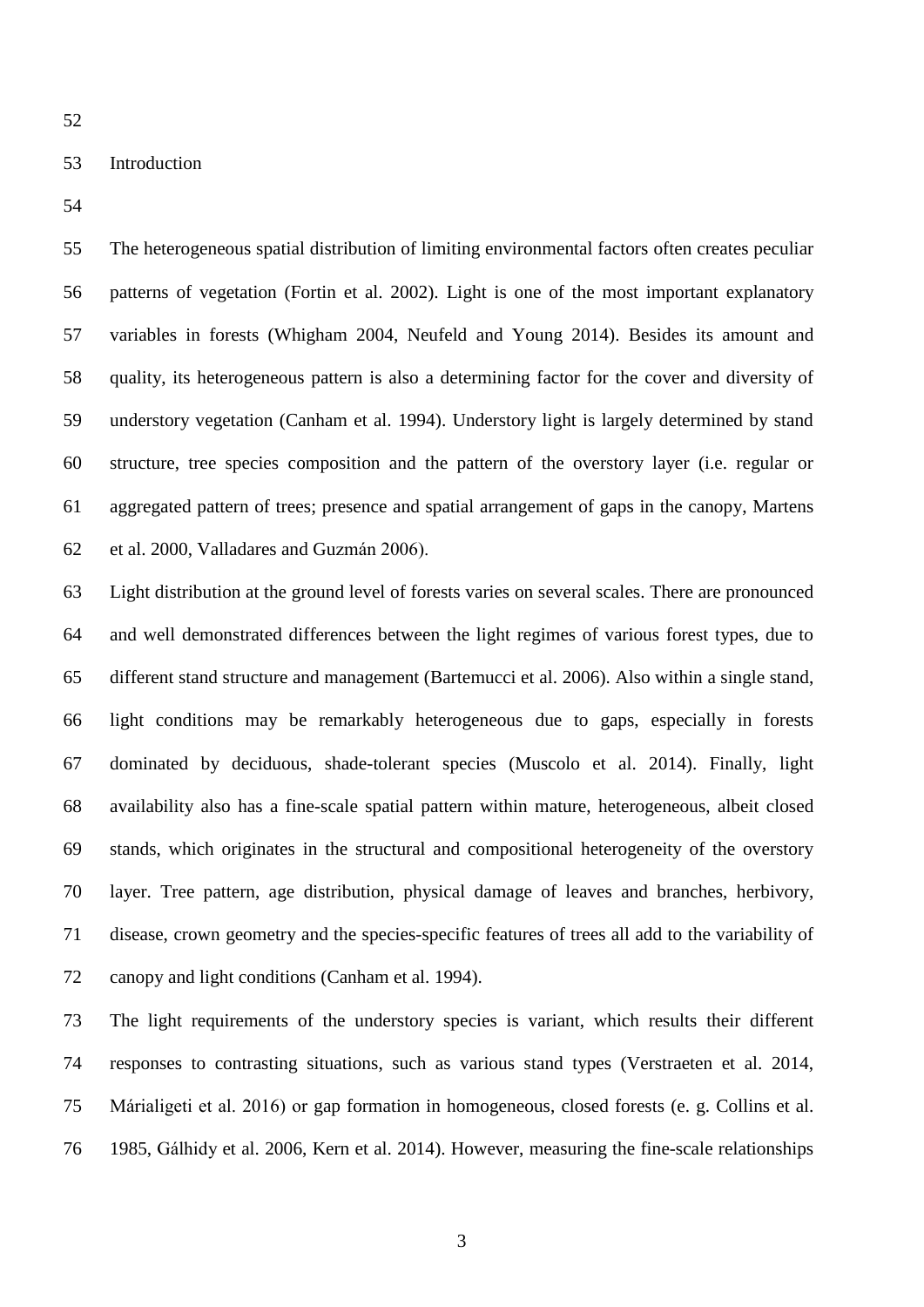between irradiance and understory vegetation under a heterogeneous but closed canopy is complicated. Some surveys investigated the drivers of understory species richness, composition, or cover within such stands. Light usually proved to be a key factor, from many environmental variables (Mrotzek et al. 1996, Chávez and Macdonald 2010, Ádám et al. 2013, Yu and Sun 2013, Neufeld and Young 2014, Sabatini et al. 2014). This implies that forest understory species are indeed sensitive to the fine-scale variability of light conditions under heterogeneous canopies.

 Not only the composition and the amount, but also the spatial pattern of the understory can be related to light. Furthermore, the light-response of the particular components of the understory may manifest itself at different spatial scales. Thus, to acquire information about the congruence between the pattern of understory and light, and to unfold most of these relationships, spatially explicit, multi-scale pattern analysis methods are needed (Whigham 2004). However, there are very few studies regarding the spatial pattern of forest understory (Campetella et al. 1999), and especially the spatial patterns of individual herbaceous species, or their environmental drivers within a near-natural, unmanaged stand (Miller et al. 2002, Scheller and Mladenoff 2002, Gazol and Ibáñez 2010). Besides light, other drivers (microhabitats, substrates, soil moisture, etc.) can also determine the understory pattern (Gazol and Ibáñez 2010). Understanding the spatial scale of the relationships between light (or other environmental factors) and understory may help to maintain the proper scale of habitat heterogeneity in forests.

 More studies concentrate on the drivers of the survival, growth, and spatial pattern of woody seedlings than those of herbs, as seedlings directly determine the structure of the next generation of trees. The amount and pattern of light is also crucial for the seedlings, but the strength of this effect depends on the shade-tolerance of the species, and is also influenced by environmental heterogeneity (Getzin et al. 2008). Besides the effect of light and other abiotic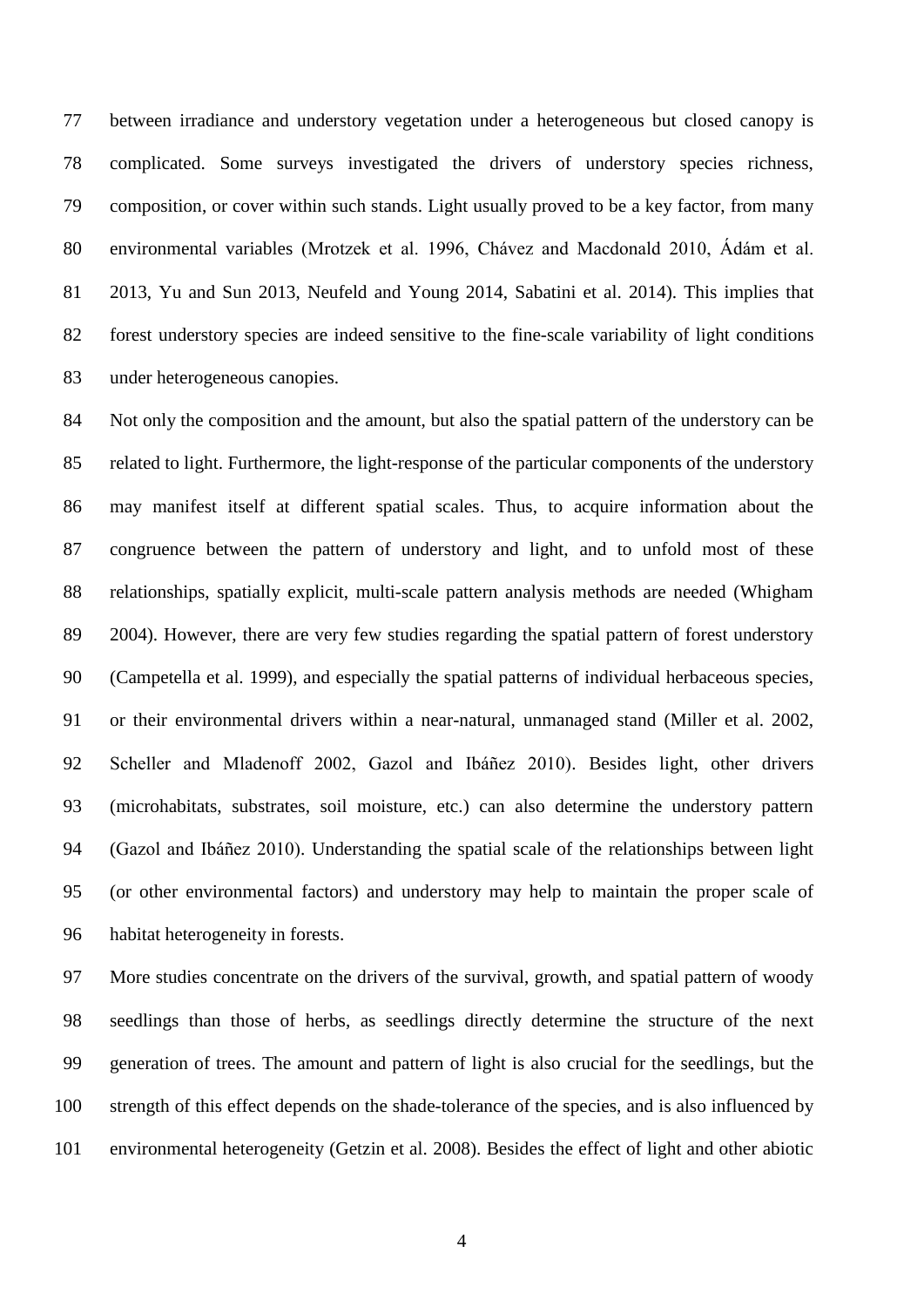factors, the influence of biotic factors (interactions between species) is also important. The relative importance of light and the biotic interactions may depend on the successional stage of the stand, the investigated guilds (trees or shrubs, shade-tolerants or light-demandings, Lin et al. 2014), and the age class of the seedlings (Yan et al. 2015). Kuninaga et al. (2015) and Petritan et al. (2015) revealed that, because of density dependent mortality, the initially clumped spatial pattern of seedlings turns to random or regular distribution. However, only a few studies examine the effects of the light pattern on the spatial pattern of woody seedlings (Scheller and Mladenoff 2002, Raymond et al. 2006).

 Forest-dwelling bryophytes are traditionally regarded as shade-tolerant species (Proctor 1982). Kubásek et al. (2014) showed that the photosynthetic apparatus of bryophytes is adapted for the efficient utilization of light, the intensity of which is dynamically changing in the forest understory. It allows forest bryophytes to exist under the extreme ecophysiological circumstances formed by the canopy shade. Among more favorable light conditions they may be outcompeted by more productive, light-demanding vascular species (Bergamini et al. 2001, Virtanen et al. 2000). However, results about the relationship of bryophytes and vascular understory are contradictory. Other surveys showed positive interactions between bryophytes and vascular plants (Márialigeti et al. 2009), because their environmental demands can be similar (Lee and La Roi 1979), and herbs are also able to modify the microclimate to be more favorable for bryophytes (Aude and Ernjaes 2005). However, it is logical that since bryophytes live in an environment where light intensity is limited, in laboratory experiments they respond to ameliorating light conditions with an increased biomass (Rincón 1993). According to Márialigeti et al. (2009) and Tinya et al. (2009a) ‒ besides the density of trees 124 and litter cover –, light influences the cover of bryophytes, especially that of species inhabiting mineral soils. However, little is known about whether the pattern of bryophytes is related to the pattern of light, and about the spatial scale of this possible connection.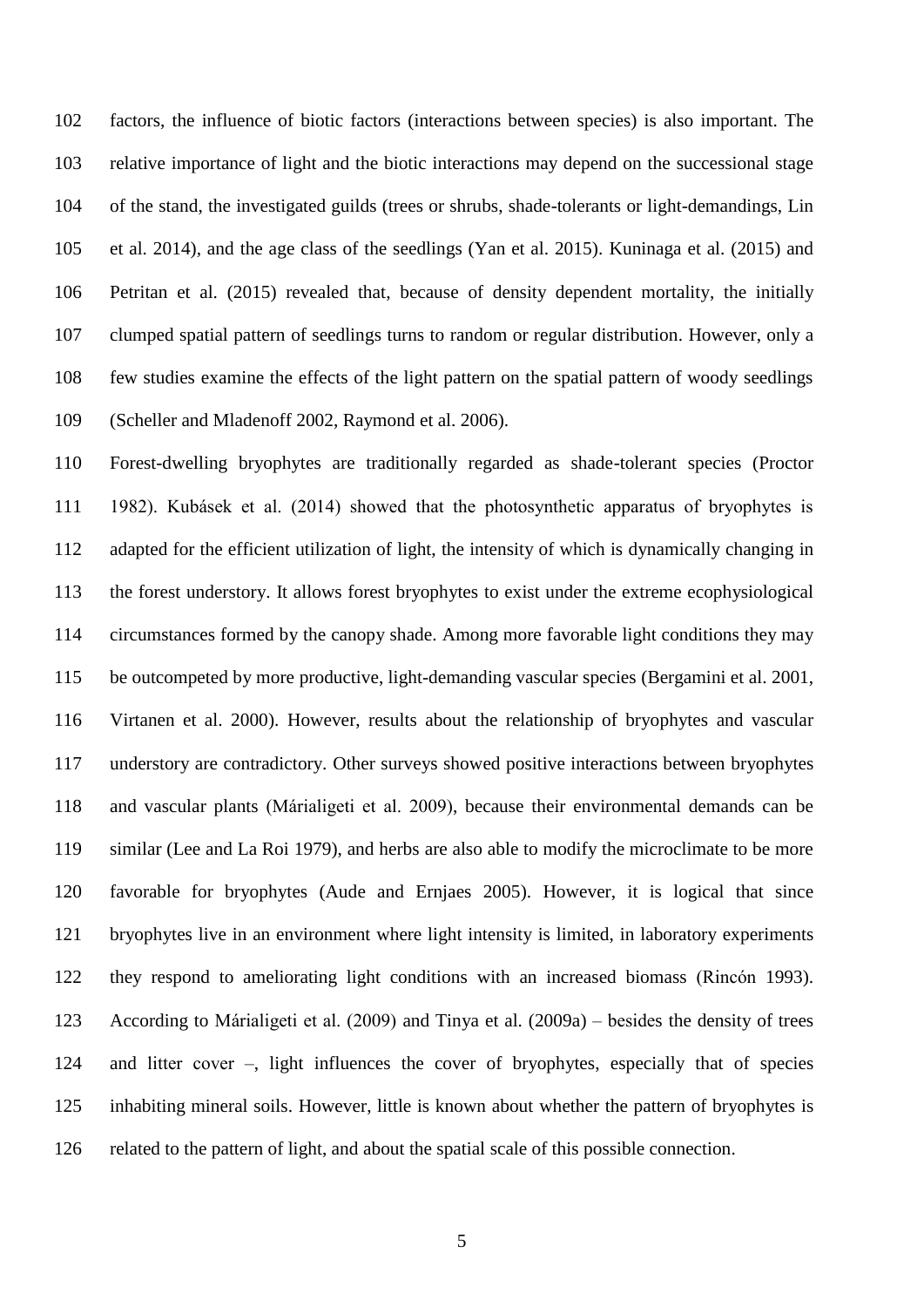This study investigates the relationships between the spatial pattern of light and the vascular understory vegetation (herbs, woody seedlings) and the bryophyte layer, within a temperate mixed forest stand, at different spatial scales. We focused on the following questions: 1. At what spatial scale is the light pattern aggregated in a temperate mixed forest with a heterogeneous and species-rich canopy layer? 2. To what extent is the cover and spatial pattern of the vascular understory and the forest- floor bryophyte layer related to light? 3. To what extent are the cover and the spatial pattern of particular vascular understory species related to irradiance? Is it possible to classify them based on their responses to light (light-demanding, transitional, shade-tolerant)? Materials and methods *Study area*

 The study was carried out in the Szalafői Őserdő Forest Reserve. Its area is 89.5 ha, and it is a strictly protected part of the Őrség National Park, situated in the western part of Hungary (N 46°52'06" and E 16°18'13"). The elevation of the reserve is between 312-326 m above sea level, the topography is approximately flat. Mean annual precipitation is ca. 800 mm, mean 145 annual temperature is 8.9-9.2 °C. The bedrock consists of alluviated gravel mixed with loess, the soil is an acidic and nutrient poor pseudogleyic brown forest soil (planosol, Marosi and Somogyi 1990, Bidló et al. 2005).

 The reserve is a deciduous-coniferous mixed forest, with a multi-layered, old-growth stand structure and heterogeneous species composition. The canopy is dominated by sessile and pedunculate oak (*Quercus petraea, Q. robur*), Scots pine (*Pinus sylvestris*), birch (*Betula pendula*), hornbeam (*Carpinus betulus*) and beech (*Fagus sylvatica*). The proportion of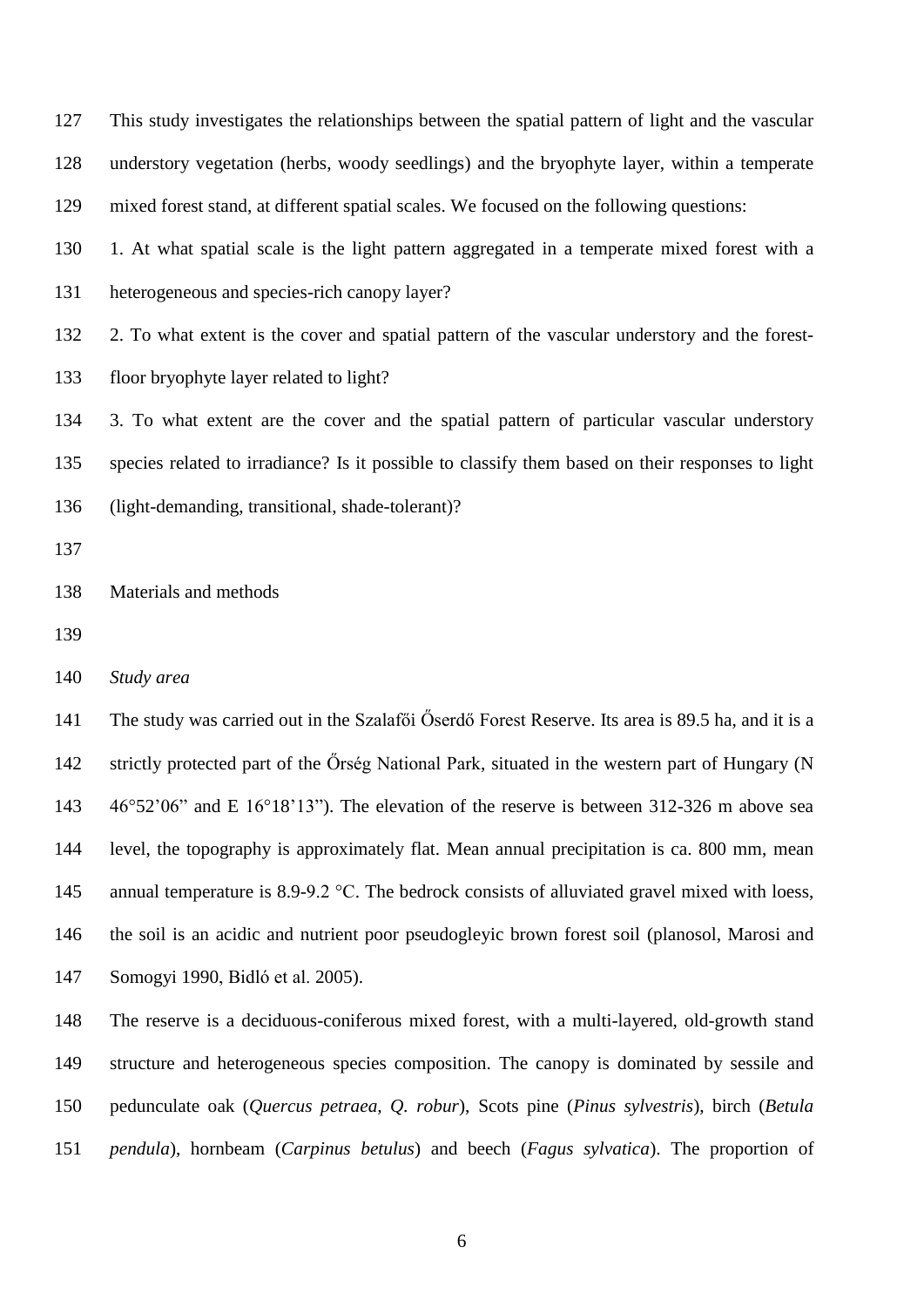subordinate tree species (*Populus tremula*, *Prunus avium*, *Pyrus pyraster,* etc.) is also high (Király 2014). The canopy contains fine-scale gaps, but they are less clearly defined than gaps in closed, monodominant stands of shade-tolerant tree species (e.g. beech), because of the high tree species diversity, and the considerable light transmission of the canopy of oak and pine. The relatively high species richness of the canopy has its explanation in land use history, 157 besides phytogeographic and climatic reasons. In the  $18<sup>th</sup>$  century, for a short period of time the area was used for extensive farming (Király et al. 2014). After this was abandoned, it was gained back by forest, and in the 1950s it became a forest reserve, and the processes of natural forest dynamics could prevail. Succession, along with the cessation of traditional forest utilization, lead to changes in tree species composition. Acidophilous pioneer species (pine, birch, etc.) began to vanish, and deciduous species (hornbeam, beech) are taking their place (Horváth and Sivák 2014). The regeneration layer is dense and patchy, at present consisting mainly of beech, hornbeam, and the saplings of the subordinate tree species. Light conditions and understory vegetation seem to be also heterogeneous; the understory contains both mesophilous and acidophilous species (Mázsa et al. 2014).

## *Data collection*

 A 55×55 m macroplot was set in the core of the stand. This area was dominated by oak, and included birch in a high proportion, along with some other species (e.g. beech and pine, Table 171 1). The macroplot was divided into  $11\times11$  (121)  $5\times5$  m plots. Light measurements and samplings of the understory were carried out on plot level.

 Relative diffuse light conditions were measured with LAI-2000 Plant Canopy Analyzer (LI- COR Inc. 1992). According to our previous study, this technique proved to be the best method for the estimation of relative light in these forests (Tinya et al. 2009b). The measurements were carried out at dusk, in order to avoid direct light getting into the sensor. A 270º view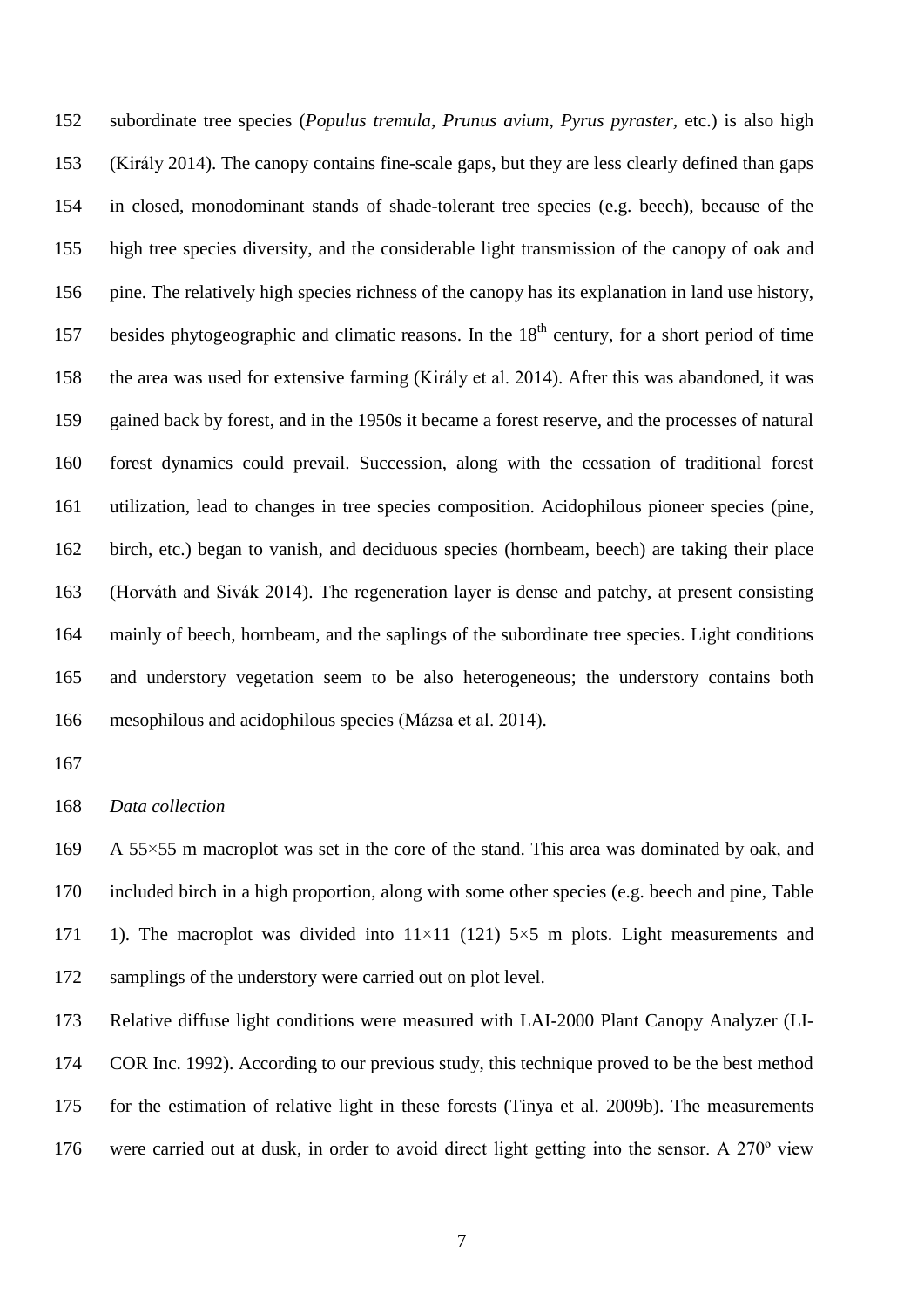restrictor masked the portion of the sky containing the sun and the operator (LI-COR Inc. 1992). Three instantaneous measurements were taken in the centre of each plot, at 1.3 m height, immediately after each other (within some seconds). Reference above-canopy measurements were taken on a nearby open field, with an identical instrument, every 15 seconds during the whole length of the below-canopy measurements.

182 Total absolute cover (in  $dm<sup>2</sup>$ ) of the vascular understory (woody seedlings under 0.5 m height and all herbaceous species) and forest-floor bryophytes (occurring on soil or lying dead wood), was estimated, visually in each of the 121 plots. In the case of herbs and woody seedlings, the absolute cover of some selected species was also recorded. According to our 186 previous study, carried out in a 900  $m<sup>2</sup>$  subarea within our current macroplot (Tinya et al. 2009a), we *a priori* chose the 11 herbaceous species with the highest cover. We recorded all the tree and shrub seedlings, and on the basis of their cover and frequency values, 11 species were selected for the pattern analysis (Table A.1 in supplementary material). Bryophytes were not registered at the species level.

 The nomenclature of vascular plants follows Tutin et al. (1964-1993). We did not discriminate between *Q. petraea* and *Q. robur*, because of the many transitional forms (both were considered *Q. petraea*). Understory estimations were carried out in the summer of 2006 and 2007, light was measured in August 2007.

### *Data analysis*

 Diffuse non-interceptance was derived from the light data measured for each plot, with the LAI-2000 File Viewer 1.06 software (LI-COR Inc. 2005). It was calculated as the percentage of diffuse light measured under the canopy, compared to the diffuse light values measured by another instrument located in open field.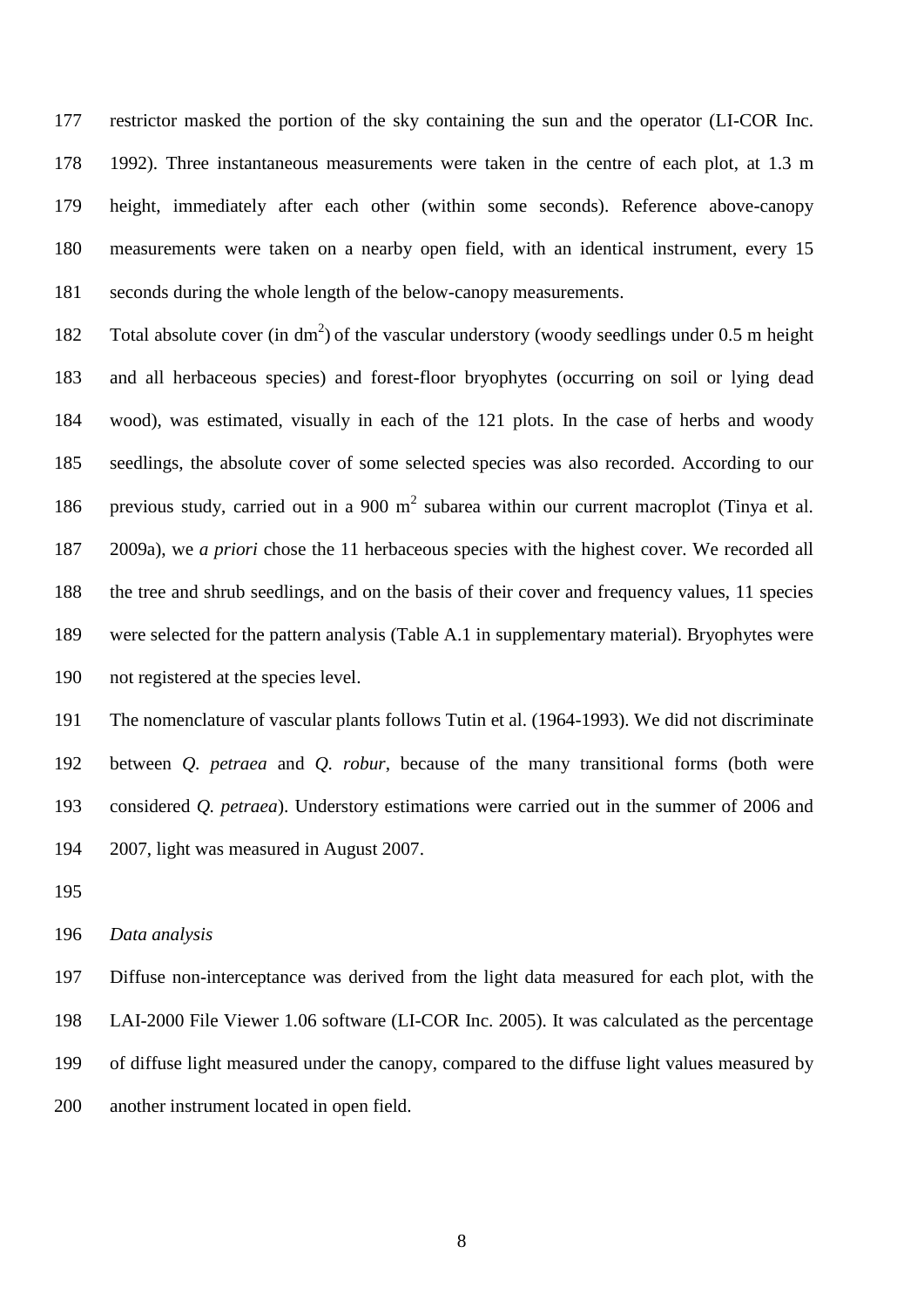To investigate the correlation between light and understory variables (total cover of the vascular understory and the bryophyte layer, cover of the investigated species) at the finest scale, Pearson correlation was calculated. The significance of the correlation was tested by a 204 modified t-test (CRH test), because the sampling units – being situated on a grid – were not spatially independent (Rosenberg and Anderson 1998-2011). This test is based on the estimation of spatial autocorrelation by Moran's I. Holm's correction of the p values was applied for multiple pairwise correlation tests (Holm 1979). In the case of some species, natural logarithm transformation was used before the calculations, in order to satisfy the requirement of normal distribution. The transformation of light values was not necessary, as 210 they fulfilled the normality condition.

 The individual patterns of the variables (both light and understory variables) were investigated by four-term local quadrat variance (4TLQV) analysis (Dale 1999). Local quadrat variance methods were developed to identify spatial patterns in data of contiguous sampling units, by computing the variance using various sizes of adjacent blocks (Fortin et al. 2002). The basic method is the two-term local quadrat variance, applicable for transects; 4TLQV is an extension of this to surfaces (Dale 1999). The 4TLQV analysis combines four blocks into a square of blocks, and calculates the variance between one block and the average of the three adjacent blocks. Then this procedure is repeated with every possible position and orientation of the square of blocks. In the following steps, this calculation is performed for a range of block sizes (blocks of 1, 4, 9, 16, etc. original quadrats). The result is a plot of variance 221 against block size. Peaks of the 4TLQV plots indicate the scale of aggregated pattern in the data, i.e. the average size of the patches (Dale 1999). In our 121 plots five different spatial steps could be 223 investigated:  $5\times5$ ,  $10\times10$ ,  $15\times15$ ,  $20\times20$  and  $25\times25$  m, but the first scale ( $5\times5$  m) was never evaluated, because it does not provide reliable results (Campbell et al. 1998).

 After analyzing the individual patterns, covariances between light pattern and the pattern of understory (total cover and cover of particular species) were calculated by the four-term local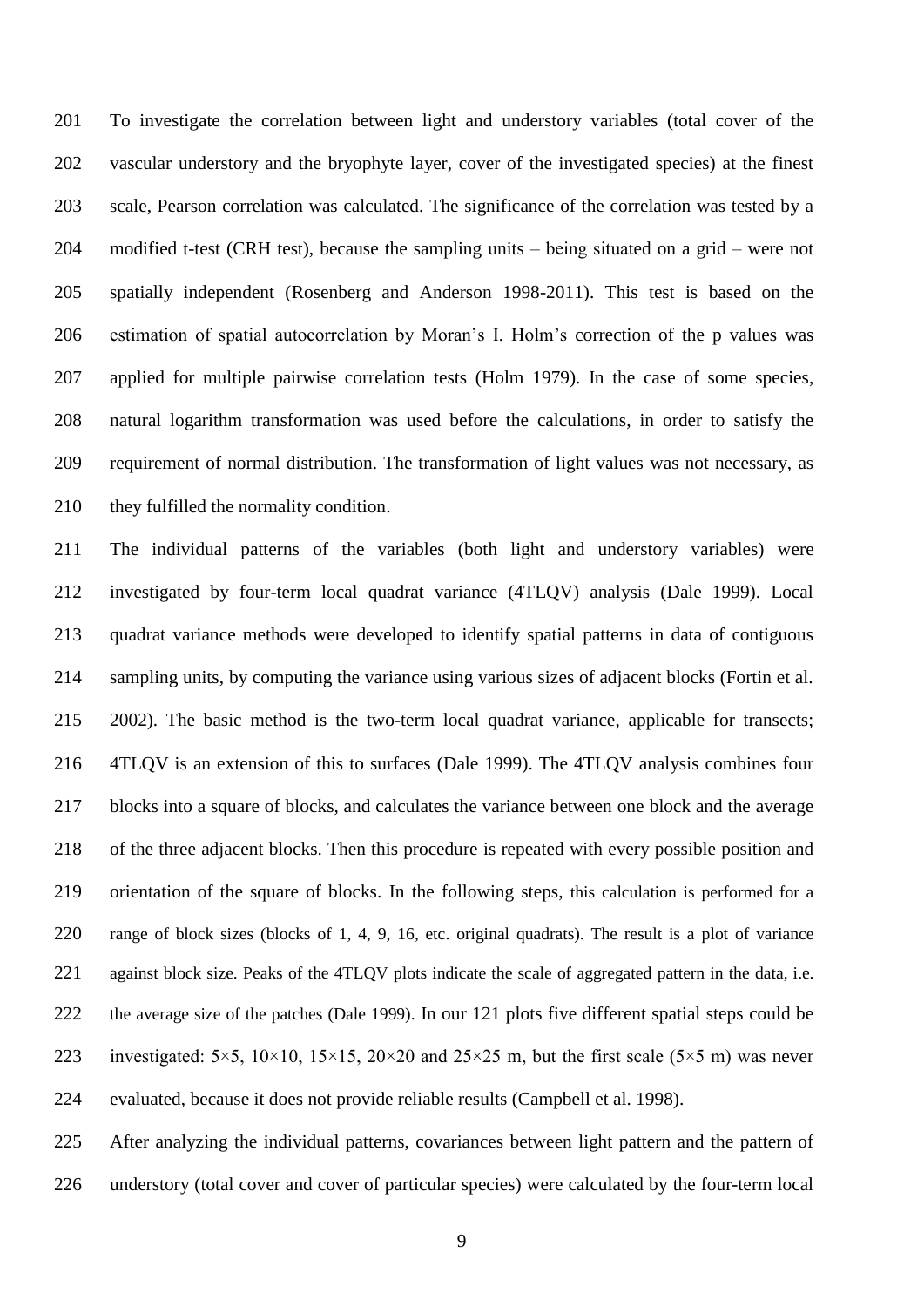227 quadrat covariance (4TLQC) method (Dale 1999). It is very similar to 4TLQV, but instead of examining the quadrat variance of a single variable, it calculates the covariance of two variables. Peaks of the 4TLQC plots show the spatial scale at which the patterns of the two 230 variables are most strongly related, either positively or negatively.

 The significance of the variance and covariance peaks was tested by Monte-Carlo simulations, based on 999 unrestricted permutations of the original data, for both 4TLQV and 4TLQC (Rosenberg and Anderson 1998-2011). The data of the 5×5 m plots were permuted independently from their spatial position. Quadrat (co)variance analysis was carried out for each spatial arrangement of the data gained by the permutations, in the same way as for the original pattern. Thus we determined a null distribution for all spatial scales, which represents a 95% confidence interval. Significant peak(s) of the 4TLQV (above the 95% confidence level) indicate the characteristic scale(s) of the pattern. If two variables (e.g. light and a species) have significant 4TLQV peaks at the same scale, and their 4TLQC analyses also display a significant maximum at that scale, the two patterns are positively related. When the 4TLQV analyses of two variables indicates the same characteristic area, but their 4TLQC shows a significant minimum value (below the 95% confidence level), the patterns of these two variables are negatively related. The permutation test is one-tailed for 4TLQV, while two-tailed for 4TLQC.

 Vascular understory species were classified according to their relation to light. Species the pattern of which was related to the light pattern were considered 'light-demanding species'. If the pattern of a species was independent from that of light, but its cover significantly correlated with the amount of light, it was labelled 'transitional'. Species which did not show any relation to light were evaluated as 'shade-tolerants'.

 For the visual representation of the pattern of light and understory cover in the plots, abundance maps were drawn with ArcView GIS, Version 3.3 (Environmental Systems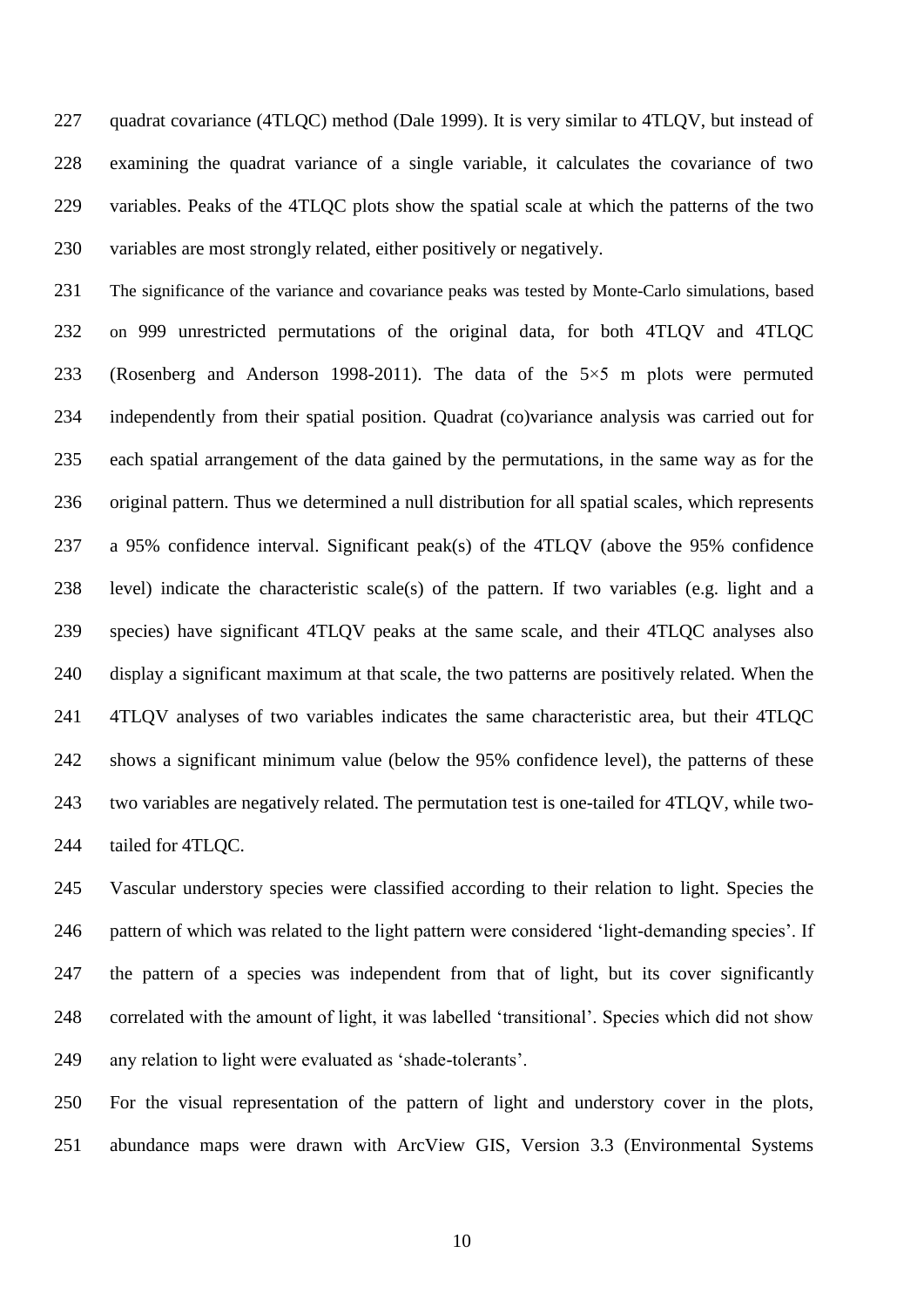Research Institute, Inc. 1992-2002). Descriptive statistics were calculated with SPSS 14.0 (SPSS Inc. 1989-2005), correlations and pattern analyses were carried out with PASSaGE 2.0 (Rosenberg and Anderson 2011).

Results

*Descriptive statistics*

259 Mean diffuse interceptance and its standard deviation were  $7.34 \pm 4.4$  %, the minimum and maximum values of it were 0.40 and 22.30 %, respectively (Table A.1). The total cover of the 261 vascular understory layer in the block was  $21.99 \pm 15.0$ %, and it ranged from 0.28 to 262 72.56 %. The cover of bryophytes was  $6.42 \pm 6.6$  %. Its minimum was 0.12 %, but in one of the plots it exceeded 35.90 %. Herbaceous and seedling species with the largest cover were *Rubus fruticosus agg.* and *Carpinus betulus*, respectively (Table A.1).

### *Correlations between light and understory variables*

 The cover of the vascular understory and the bryophyte layer showed significant positive correlations with light (R=0.459, p<0.01; R=0.521, p<0.01, respectively, Table 2). Herbaceous species showed stronger correlations with irradiance than seedling species. At the 5×5 m scale, five herbaceous species (*Carex pallescens*, *Brachypodium sylvaticum, Poa nemoralis*, *Fragaria vesca* and *Festuca heterophylla*) and one seedling species (*Betula pendula*) correlated significantly with light (Table 2).

*Pattern analysis*

 When investigating the spatial pattern of light, 4TLQV showed two significant peaks, at 10×10 m and  $25\times25$  m (Fig. 1.a). Total cover 4TLQV analysis of both plant groups displayed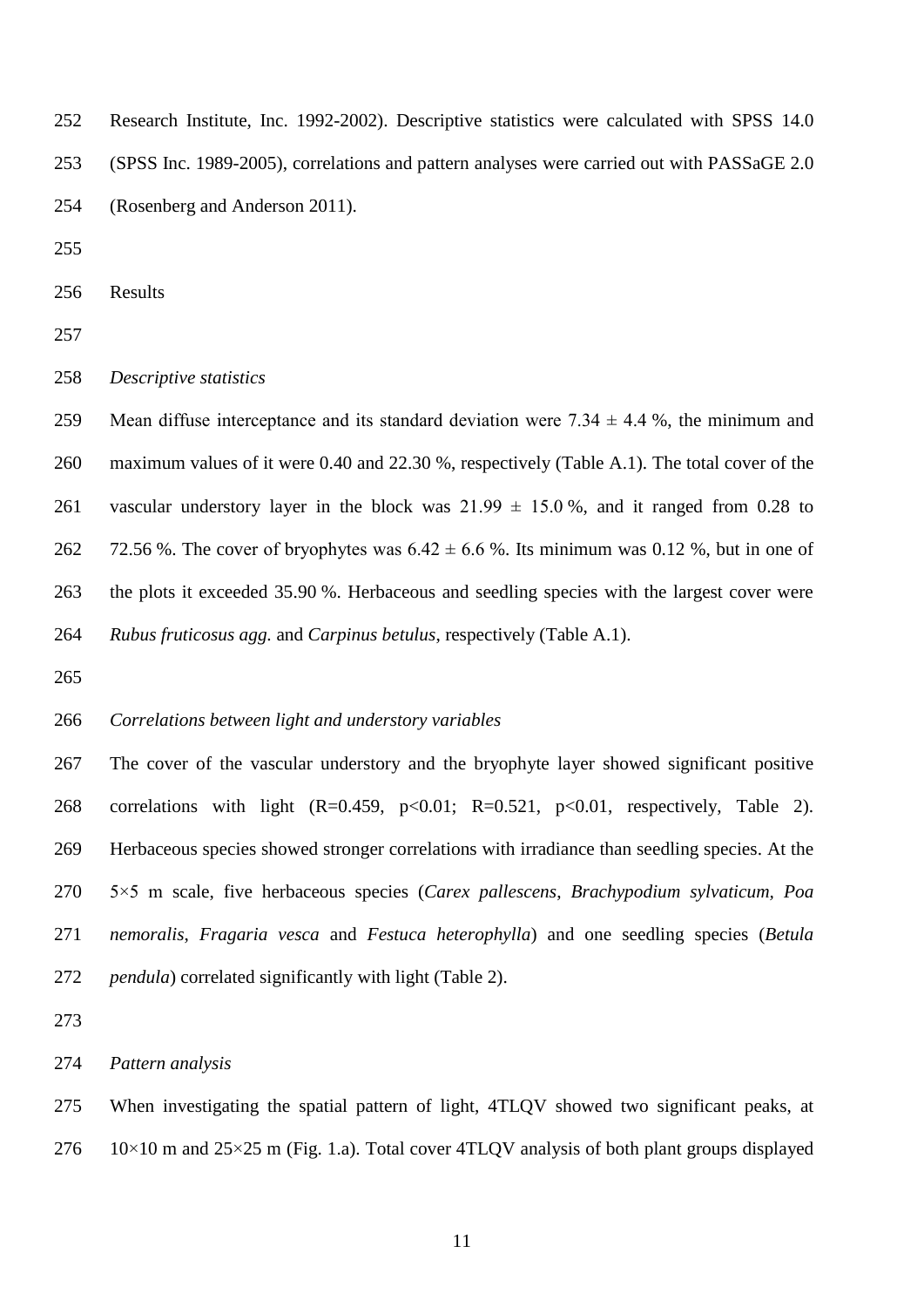277 a high, significant peak at  $10\times10$  m, indicating that the cover of both the vascular understory layer and the bryophytes shows an aggregated pattern at that scale (Fig. 1.b and c, Table 2). According to the 4TLQC analysis, both vascular understory and bryophyte cover have a maximal covariance with light at the same scale as their maximal individual variance (i.e. at  $281 \t 10\times10$  m, Fig. 1.b and c, Table 2), which suggests that their pattern is strongly related to that of light. Comparing their maps to the map of light visually confirms these connections, their patterns are quite similar (Fig. A.1.a, b and c in supplementary material).

 Regarding the individual species, *Festuca heterophylla, Fragaria vesca, Poa nemoralis*, *Viola reichenbachiana, Brachypodium sylvaticum* and *Dryopteris carthusiana* had aggregated 286 patterns (i.e. the peak of 4TLQV) at finer scales  $(10\times10$  or  $15\times15$  m, Fig. 2.a, b, Table 2). Other species' patches manifested at coarser scales: *Ajuga reptans* at 20×20 m, and *Mycelis muralis* and *Rubus fruticosus agg.* at 25×25 m. The distribution of *Athyrium filix-femina* and *Carex pallescens* proved random distribution at every scale (Table 2).

 According to the 4TLQC analyses, the spatial arrangement of *Festuca heterophylla, Fragaria vesca* and *Poa nemoralis* was positively related to light pattern at 10×10 m, and *Rubus fruticosus agg.* was negatively related at 25×25 m (Fig. 2. a, Table 2). The patterns of other herbs did not show significant covariances with light; however, some of them did display a spatial pattern, but this was independent from light (*Ajuga reptans, Dryopteris carthusiana, Mycelis muralis* and *Viola reichenbachiana,* Fig. 2.b, Table 2). Based on the correlation and the pattern analysis, *Festuca heterophylla, Fragaria vesca,* and *Poa nemoralis* were evaluated as light-demanding species, *Brachypodium sylvaticum* and *Carex pallescens* as transitional, while all the other species proved to be shade-tolerant (Table 2).

As regards seedlings, the pattern of *Betula pendula, Carpinus betulus, Daphne mezereum,* 

*Pinus sylvestris* and *Quercus petraea* had peaks at the coarsest scale (25×25 m, Fig. 2.c, Fig.

A.1.f, Table 2), while *Frangula alnus* at 15×15 m. The patterns of the other seedlings did not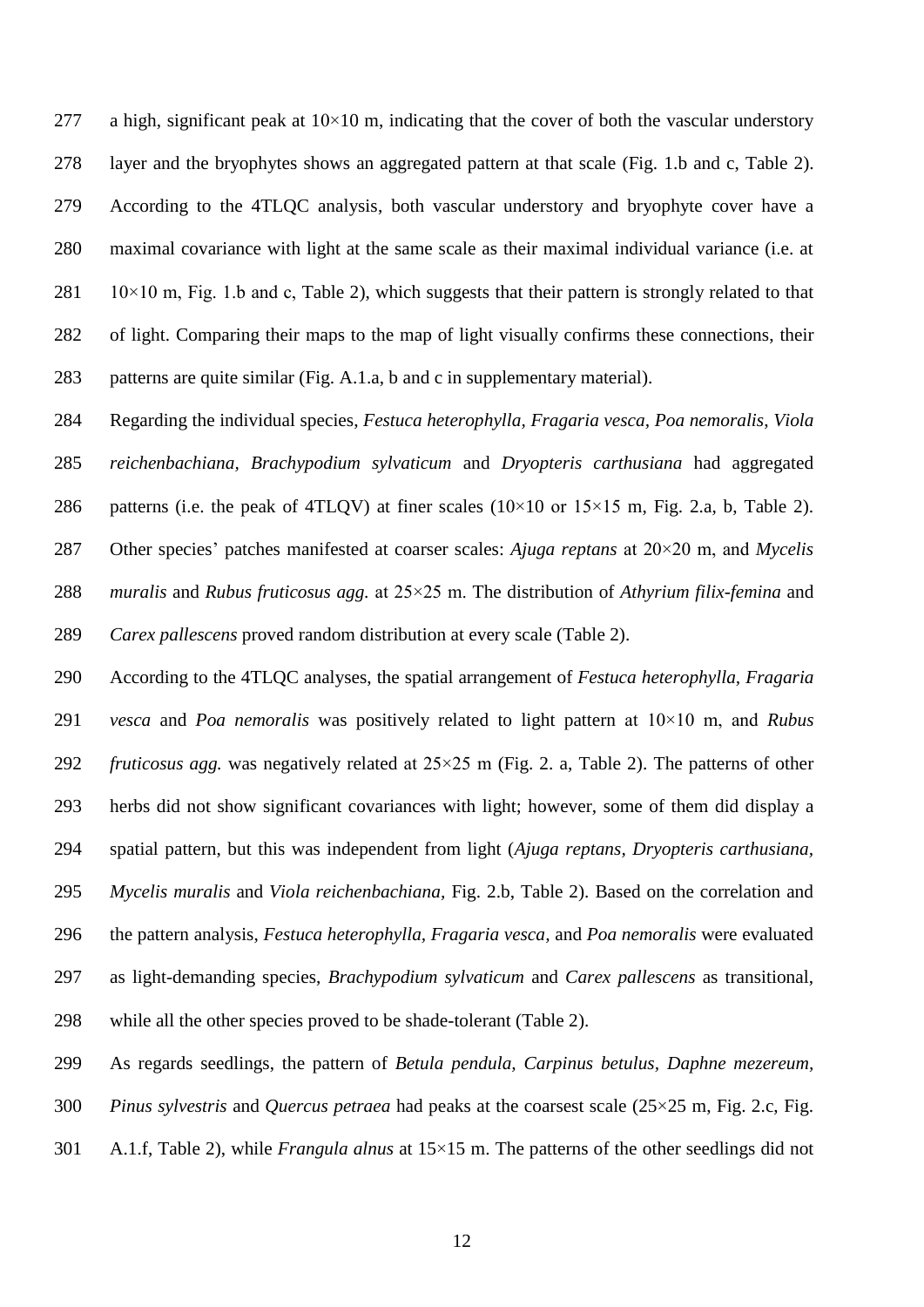differ significantly from the random distribution. Investigating the 4TLQC graphs, *Betula pendula, Carpinus betulus, Pinus sylvestris* and *Quercus petraea* had significant positive 304 covariance peaks with light at the same scale as their own variance peaks (i.e. at  $25\times25$  m, Fig. 2.c, Table 2). The pattern of *Daphne mezereum* displayed a significant negative 306 relationship to the pattern of light at  $25 \times 25$  m.

 Based on the correlation and the pattern analysis, *Betula pendula*, *Carpinus betulus, Pinus sylvestris,* and *Quercus petraea* seedlings were categorized as light-demanding, while all other seedlings as shade-tolerants.

 The visual evaluation of the maps also supported these results: the maps of the positively related species were similar to the light map (e.g. *Fragaria vesca*, Fig. A.1.a and d). On the contrary, species that did not show significant covariance with light had different patterns also according to the maps (e.g. *Viola reichenbachiana*, Fig. A.1.a and e). Species with coarser scale patterns (e.g. *Quercus petraea*) have larger patches on their maps than species with finer scale patterns (Fig. A.1.d and f).

- 
- Discussion
- 

*Understory light pattern in the investigated forest reserve*

 Diffuse radiation in the understory of the Szalafői Őserdő Forest Reserve is quite high and variable (from 0.4 % to 22 %), compared to managed stands in the region (Tinya et al. 2009a). The explanation for this is simple: old-growths stands with near-natural forest dynamics and variable tree species composition have heterogeneous light conditions, due to the mortality of old trees, and to the heterogeneous canopy layer (Roburn 2003).

325 The pattern of light had significant aggregation peaks at two different scales  $(10\times10)$  and  $25\times25$  m). We can interpret the coarser aggregation of the light pattern as a consequence of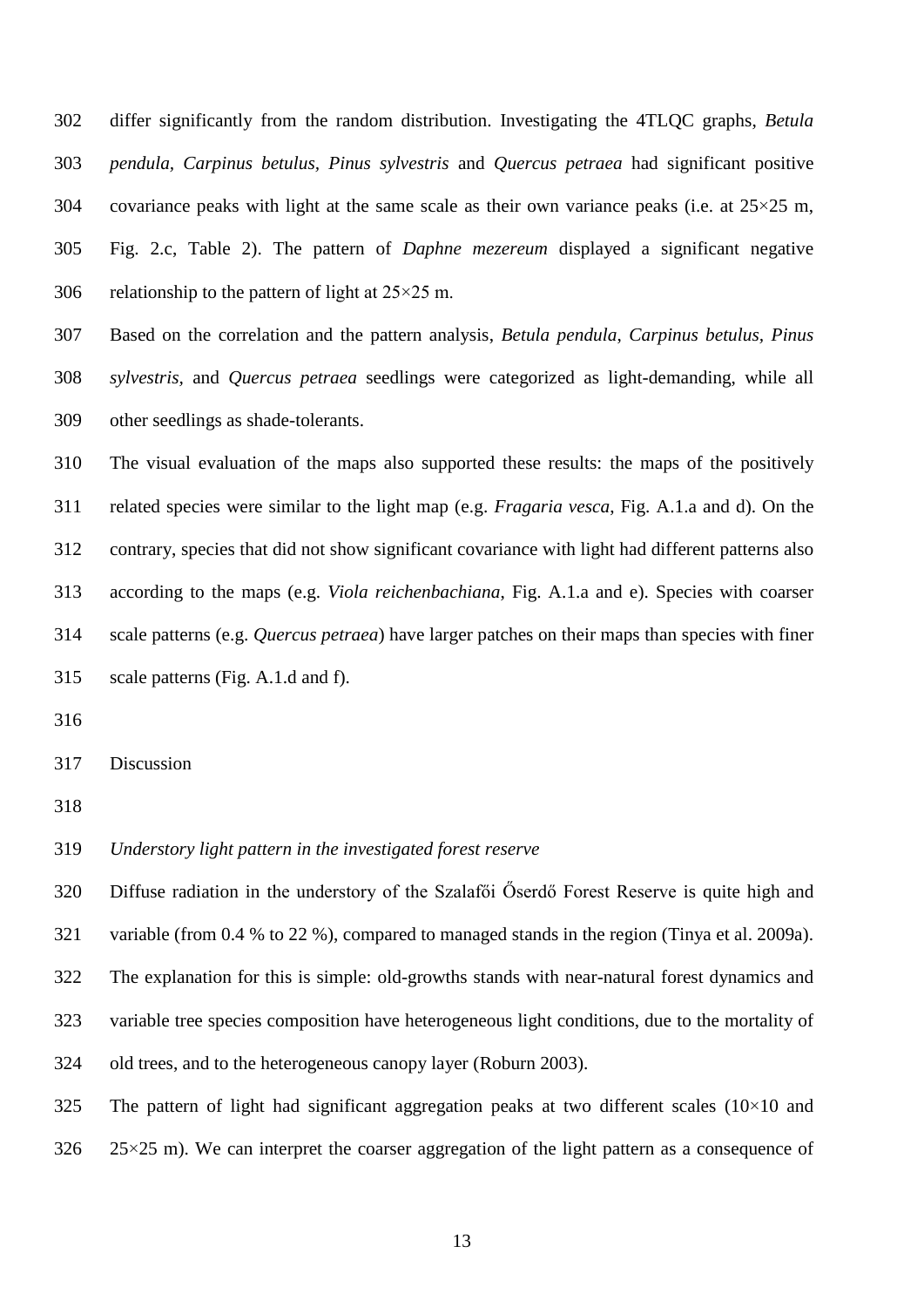the usual patch size of regeneration in canopy gaps formed by individual or multiple treefall (Král et al. 2014). We suppose that the finer scale of the light pattern is caused by openings (imperfect insertion) between the canopies of neighboring individual trees, which corresponds with the results of Kuuluvainen et al. (1998).

# *Relationships between light and vascular understory cover*

 We demonstrated a significant correlation between the amount of relative diffuse light and the total cover of the vascular understory layer. This relationship was stronger than the correlations of the majority of the individually examined species. This result may seem contradictory, as total vascular understory cover contains shade-tolerant species as well. A potential explanation is that a few species reached extremely high cover at higher light conditions. On the other hand, most of the species  $-$  including the shade-tolerant ones  $-$  prefer more open areas, although the light response of shade-tolerant species is less pronounced than that of light-demanding ones, because of their weaker competitive ability (Plue et al. 2013).

 Besides total cover, also the spatial pattern of the vascular understory was related to light. The 342 patches of the understory emerged at  $10\times10$  m, matching the scale of the light pattern. This relationship was also confirmed by the light–vascular understory cover 4TLQC diagram, and the visible similarity of their spatial patterns on the maps. Chazdon (1988) also stated that heterogeneous stand structure and variable light conditions may cause greater heterogeneity in the pattern of understory vegetation. However, Miller et al. (2002) and Roburn (2003) did not find light to be a key factor in the determination of the understory pattern in old-growth stands. Roburn (2003) supposed that overstory openness and light availability can only predict forest understory composition across a broader range of light conditions (e.g. from closed forest to partial cutting). Contrarily, we found a strong relationship between the patterns of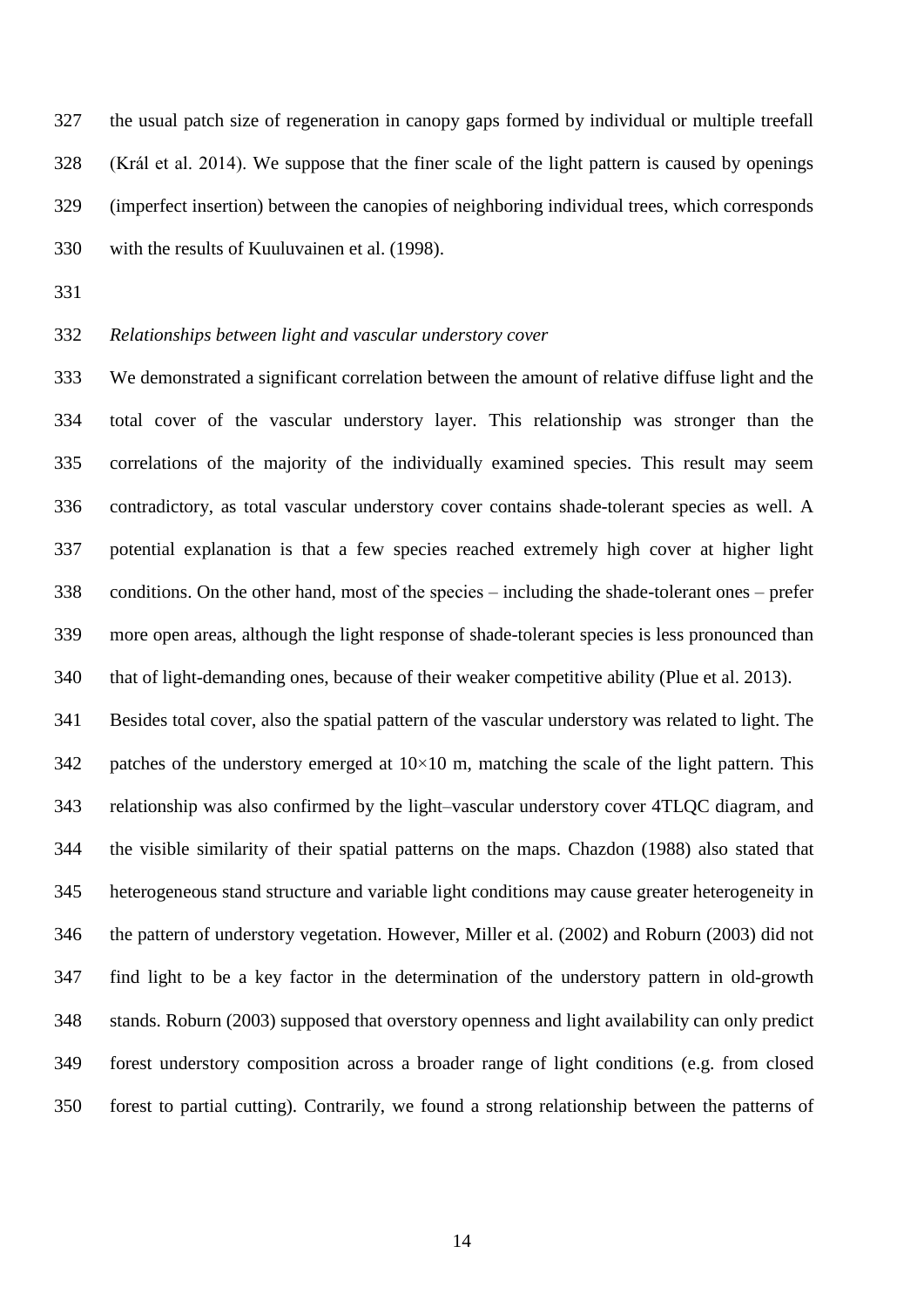light and vascular understory within a near-natural forest stand, characterized by fine-scale structural heterogeneity.

## *Relationships between light and cover of particular understory species*

 Light-demanding, transitional and shade-tolerant species could be distinguished among vascular understory species, on the basis of their correlation and spatial covariance with light. *Festuca heterophylla, Fragaria vesca* and *Poa nemoralis* proved to be light-demanding herbs. Their cover correlated with light, and their spatial pattern was also related to the light pattern. 359 All of these species matched the finer scale  $(10\times10 \text{ m})$  pattern of the irradiance, which implies that they prefer small open areas in the forests (Gálhidy et al. 2006). This scale of light heterogeneity is presumably caused by the arrangement of the individual trees. We considered *Brachypodium sylvaticum* and *Carex pallescens* transitional species, because their cover 363 correlated with light availability at the  $5\times 5$  m scale, but their spatial pattern did not follow the pattern of light.

 *Ajuga reptans, Mycelis muralis, Rubus fruticosus agg*., *Viola reichenbachiana* and the two ferns (*Athyrium filix-femina* and *Dryopteris carthusiana*) proved to be shade-tolerant ‒ neither their cover nor their spatial pattern was positively related to light. Most of these species are typically closed forest species, which usually occur in the shady parts of the stands (Schmidt et al. 2003, Gálhidy et al. 2006, Tinya et al. 2009a). However, *Rubus fruticosus agg.* is often considered as a light-flexible species, frequently invading the clear-cut areas (Gálhidy et al. 2006, Plue et al. 2013). It is a long-lived, clonal plant, which is capable of intensive horizontal growth (Klimešová and de Bello 2009). It can efficiently allocate photosynthates and nutrients between ramets, thus ramets in the light can feed ramets in the shade. It usually prefers more open stands (based on the comparison of many forest stands in this region, Tinya et al. 2009a), but within one stand it can also survive in the shade of the dense regeneration patches.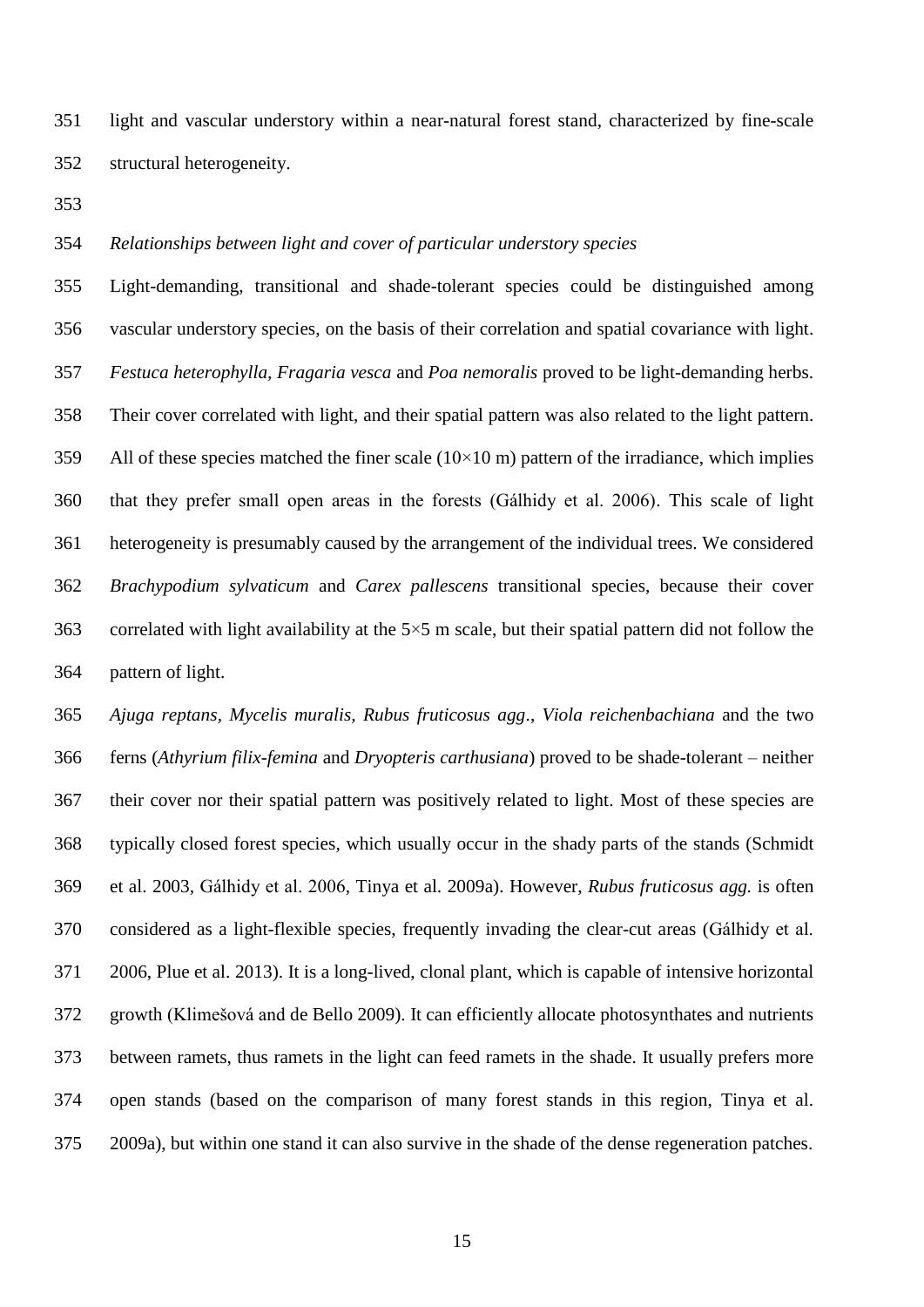The pattern of woody seedlings had a significant covariance with the light pattern on the coarser scale (25×25 m), which is probably caused by the gaps and regeneration patches. Consequently, the patterns of tree and shrub seedlings are affected by the environmental patterns at a coarser scale than herbs.

 From the seedlings, four species had light-related spatial arrangements: *Betula pendula, Pinus sylvestris*, *Quercus petraea* and *Carpinus betulus*. The first three of these are also characterized as light-demanding by other studies (Farque et al. 2001, Kimmins 2003). The fourth, *Carpinus betulus*, however, is usually regarded as a shade-tolerant tree species (Ellenberg et al. 1992). Analyzing many forest stands in the region, we found that its cover did not correlate with light (Tinya et al. 2009a). However, within this heterogeneous stand it could reach a higher cover in plots situated under the gaps of collapsing birches and pines than under closed canopies (Modrý et al. 2004).

 Tree species that were not related to light in this study (*Fagus sylvatica, Picea abies, Prunus avium, Pyrus pyraster*) are usually considered as shade-tolerant, based on other investigations (Emborg 1998, Modrý et al. 2004). The shade-tolerance of *Prunus avium* is quite contradictory in the literature: according to its Ellenberg-light values, it is supposed to be shade-tolerant (Ellenberg et al. 1992), but Petrokas (2010) describes it as a shade-intolerant, colonizing species of the initial succession stages, which may also become a component of climax or close-to-climax mesophilous forest ecosystems.

 The spatial pattern of anemochorous species (*Betula pendula, Pinus sylvestris, Carpinus betulus, Picea abies,* etc.) can be easily explained by their light-demand. However, in the case of seedlings of species with heavy seeds (e.g. *Quercus petraea, Fagus sylvatica*), distribution of overstory trees (Ádám et al. 2013), and dispersion by animals must also be considered. Dow and Ashley (1996) found that only half of the *Quercus* seeds were dispersed under the crown of their maternal parent, so they concluded that long-distance seed dispersal may be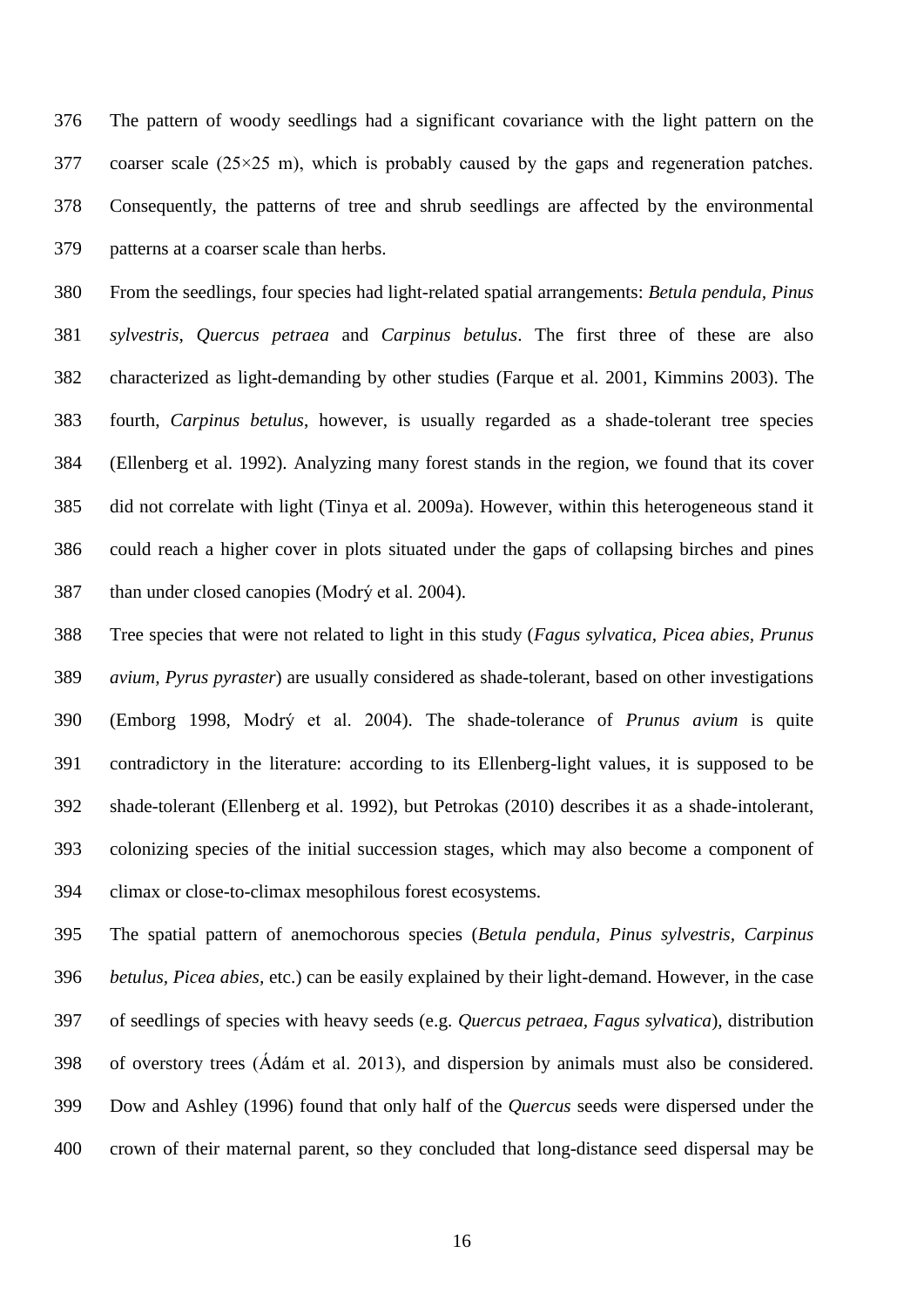more common than has been previously reported. Sunyer et al. (2015) stated that rodents carry most of the seeds to more open areas, but the spatial patterns of acorn dispersal/predation had no direct effect on recruitment. So we think that within a forest with such a fine-scale heterogeneity, acorns are not really dispersal-limited.

 The examined shrub species were not positively related to the pattern of light in our study. Some of them had a patchy distribution, but it was independent from the light pattern. This result contradicts Lin et al. (2014), who found that from woody seedlings, light was more important for shrubs than trees. The pattern of shrub species or their relationship to light is probably strongly influenced by other environmental variables in our case.

## *Relationship between light and bryophyte cover*

 The cover of forest-floor bryophytes showed a strong correlation with relative irradiance at the plot level. Similarly to herbs, the cover of bryophytes also displayed an aggregation at 10×10 m, i.e. it followed the finer scale of the light patterns, which we suppose to be determined by the small openings between individual trees. Söderström and Jonsson (1989) found a similar spatial scale (15 m) for the patches of the bryophyte species *Ptilidium pulcherrimum*.

 The important role of the radiation on the cover, species composition and species richness of terricolous bryophytes was also demonstrated in managed forests of the region (Márialigeti et al. 2009, Tinya et al. 2009a). The light-sensitivity of bryophytes is supported by other laboratory and field studies as well (Rincón 1993, Halarewicz and Pruchniewicz 2015). However, some surveys showed that there are interactions between light and other environmental drivers of bryophytes (Caners et al 2013). Investigating more stands in the region, Márialigeti et al. (2009) concluded that bryophyte cover was more strongly determined by the amount of litter than light, as an accumulated layer of litter inhibits the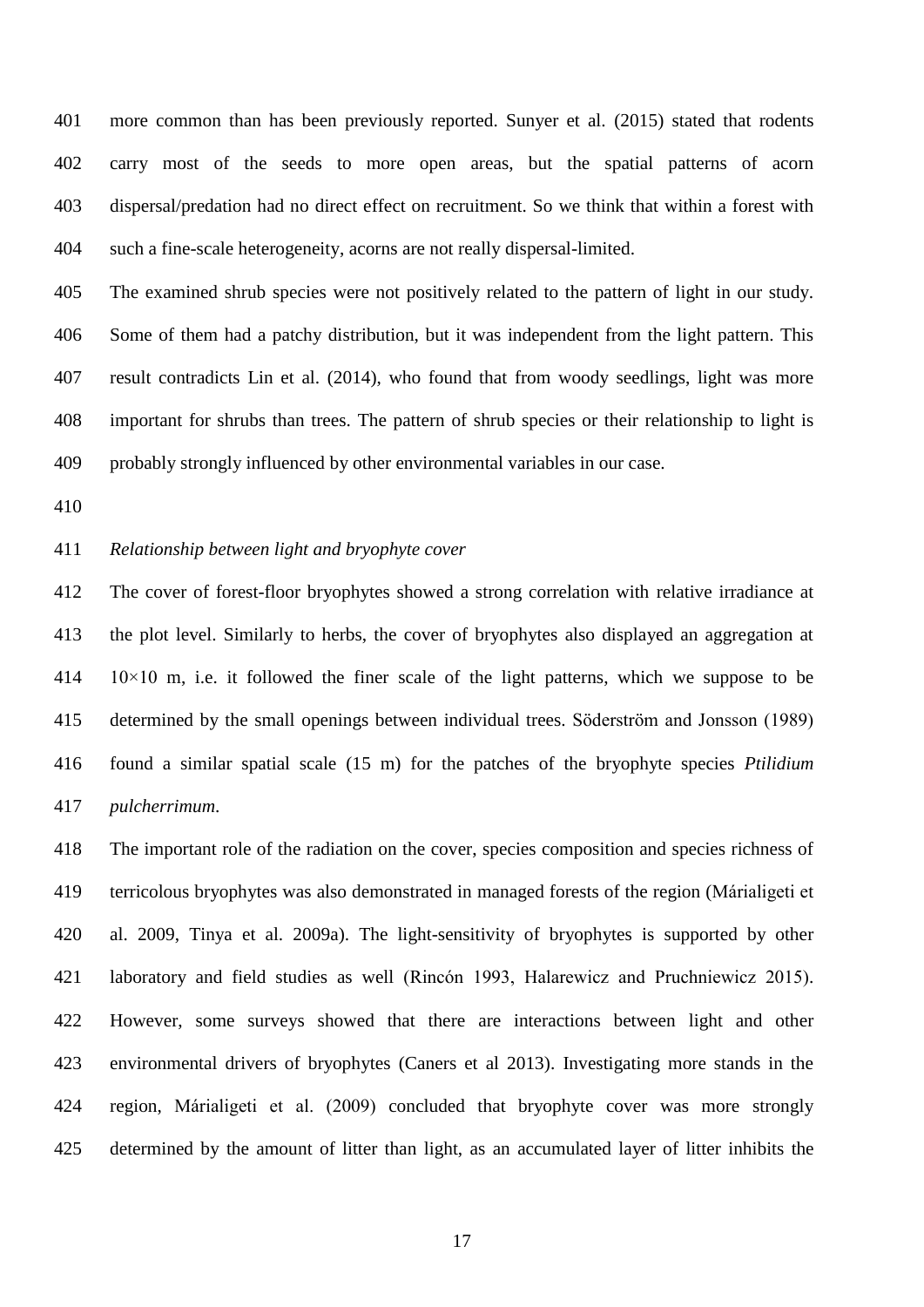development of a bryophyte layer. In our stand, we recorded remarkably high bryophyte cover principally in gaps under dead birches, where the amount of litter was relatively low. Thus it is possible that litter had a more important effect on the pattern of bryophytes than light, but this was not investigated. Further studies are necessary to decide whether light indeed determines the pattern of bryophytes, or this relationship is indirect.

## *General considerations*

 Our results indicate that in an old-growth, temperate, mixed forest, understory light and vegetation (total cover and the cover of some species) have aggregated spatial patterns. The covariances show that the spatial arrangement of the forest understory is related to light pattern. We determined that the patterns of herbs and bryophytes were associated to the finer-437 scale  $(5\times5 \text{ m})$  pattern of light, while the spatial patterns of woody seedlings followed its 438 coarser  $(25\times25 \text{ m})$  aggregations.

 However, the existence of a significant covariance between light and understory does not mean that light produces these understory patterns. Besides light, some other environmental variables are also potential drivers of the understory, but the relationships between the irradiance and understory pattern are remarkable. Further experiments are needed to understand the relative importance of light and the other drivers in determining the spatial patterns of understory vegetation.

 Land use history and topography may be important in determining understory composition, but they presumably act on coarser spatial scales than the ones applied in our study (Gazol and Ibáñez 2010). Stand structure and composition, soil characteristics, dead wood, and microtopography may also influence understory vegetation (Scheller and Mladenoff 2002, Sabatini et al. 2014, McIntosh et al. 2016). It is possible to calculate correlations between several explanatory and understory variables simultaneously; however, investigating the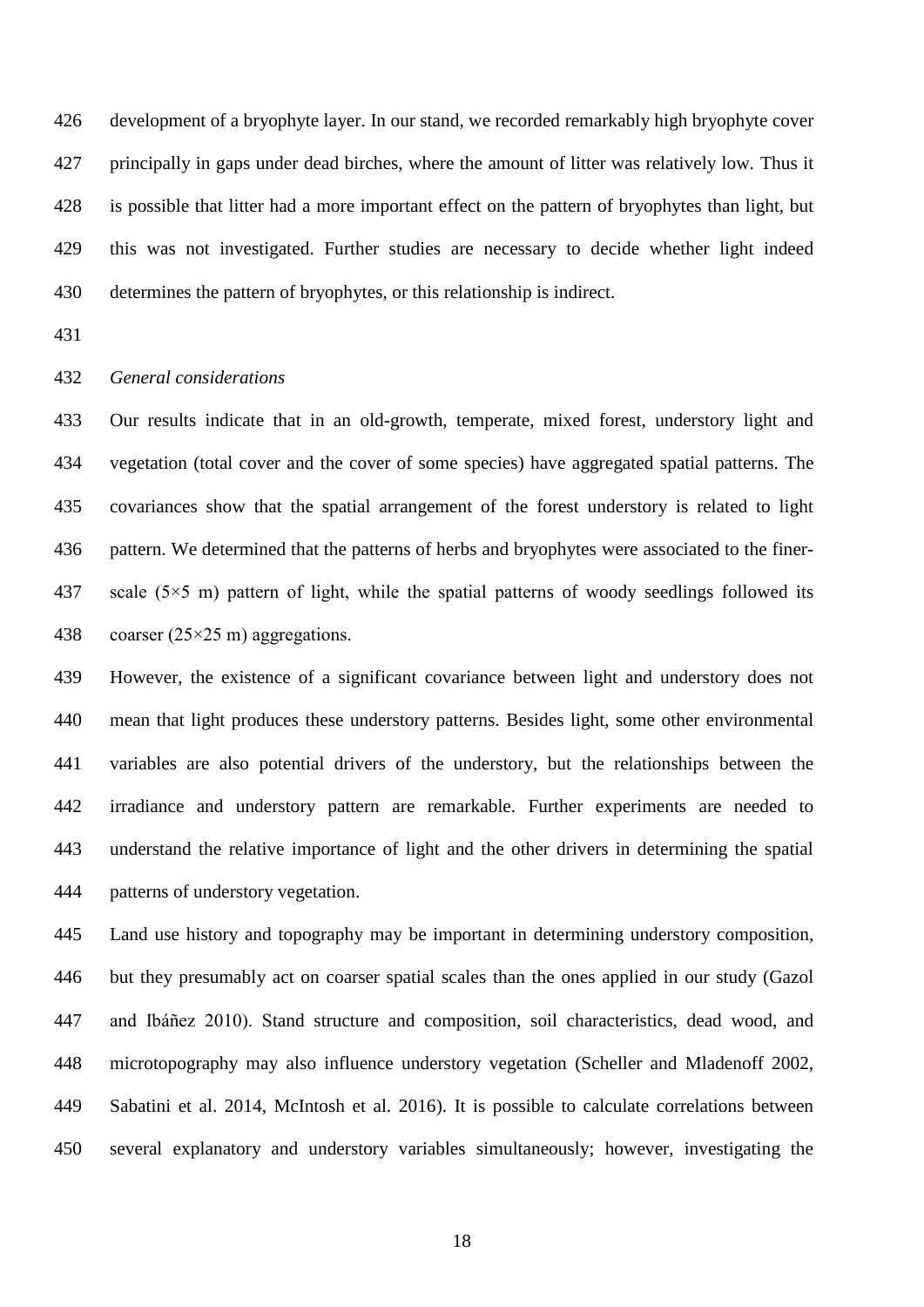relations between the spatial patterns of many environmental and understory variables at the same time is much more complicated. In a previous study, we revealed the key drivers of the herbaceous understory in this region, based on the correlations of observational data (Márialigeti et al. 2016). Outranking some other significant explanatory variables (e.g. tree species richness and composition, landscape diversity, soil texture, and bryophyte cover), light proved to be the most important driver of the diversity, cover and composition of the herbaceous understory. Tinya et al. (2009a) also found that light explains much of the differences between the understory compositions of many forest stands in the region. However, the other, above mentioned environmental variables and some biotic processes may also affect the spatial pattern of the understory (Miller et al. 2002, Chávez and Macdonald 2010, Gazol and Ibáñez 2010).

 In summary, investigating the relationships between light conditions and the forest understory is important, not only for scientific reasons, but also concerning forest management and nature conservation. To be able to predict the understory response to management, it is vital to understand how light characteristics (which are indirectly determined by forest management) affect the understory vegetation. The individual components of the understory are related to light to various degrees and at different spatial scales, so in order to preserve a diverse understory, it is necessary to maintain or establish variable light conditions, while creating homogeneous, closed forests should be avoided (Chávez and Macdonald 2010). However, it is important to sustain the shaded light regime on the stand level, because excessively open conditions cause the appearance and spreading of non-forest species (weeds, species of meadows and clear-cuts, Tinya et al. 2009a, Márialigeti et al. 2016). Heterogeneous overstory layers and small gaps of various sizes ‒ which appear where single trees or small groups of 474 trees have been harvested – enable the spreading of the forest understory and natural forest regeneration.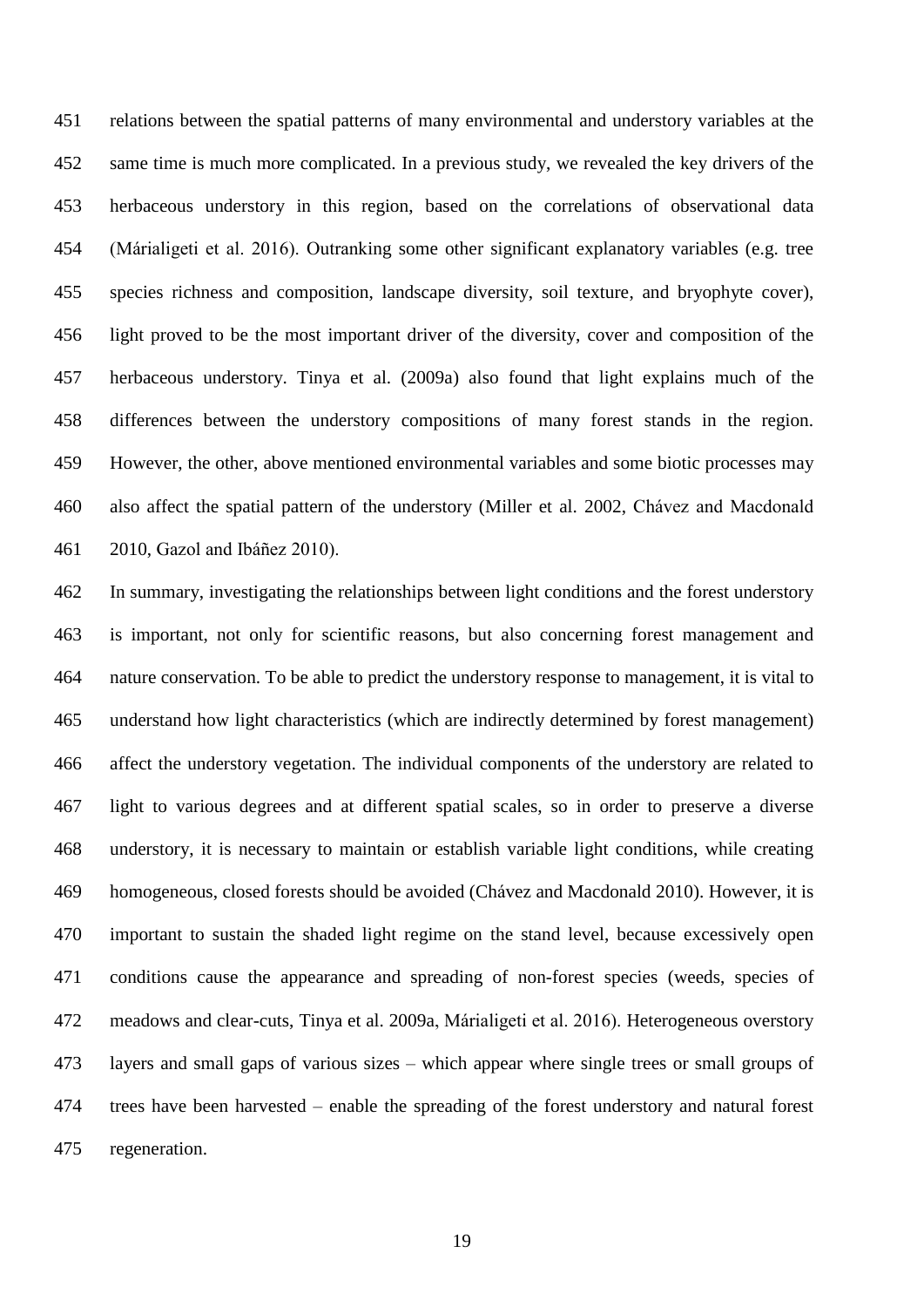### Acknowledgement

 The authors thank Tibor Standovár for the instruments, Balázs Németh, Sára Márialigeti, Ákos Molnár, Zsuzsa Mag and Orsolya Márton for field assistance, and Bence Kovács for his advices. This study was funded by the Hungarian Science Foundation (OTKA K79158, K111887), the National Research, Development and Innovation Office (GINOP 2.3.3-15- 2016-00019), and the Swiss Contribution Programme (SH/4/8). We thank the Őrség National Park Directorate that they helped our field work. F. T. was supported by the Postdoctoral Fellowship Programme of the Hungarian Academy of Sciences (PD-036/2015), and P. Ó. by the Bolyai János Research Scholarship of the Hungarian Academy of Sciences.

- Aude, E. and R. Ejrnaes (2005): Bryophyte colonization in experimental microcosms: the role of nutrients, defoliation and vascular vegetation. Oikos 109: 323-330.
- Ádám, R., Ódor, P., Bölöni, J. (2013). The effects of stand characteristics on the understory vegetation in *Quercus petraea* and *Q. cerris* dominated forests. Community Ecology 14: 101- 109.
- Bartemucci, P., C. Messier and C. D. Canham (2006). Overstory influences on light attenuation patterns and understory plant community diversity and composition in southern boreal forests of Quebec. Canadian Journal of Forest Research 36: 2065-2079.
- Bergamini, A., D. Pauli, M. Peintinger and B. Schmid (2001). Relationships between productivity, number of shoots and number of species in bryophytes and vascular plants.
- 
- Journal of Ecology 89: 920-929.

References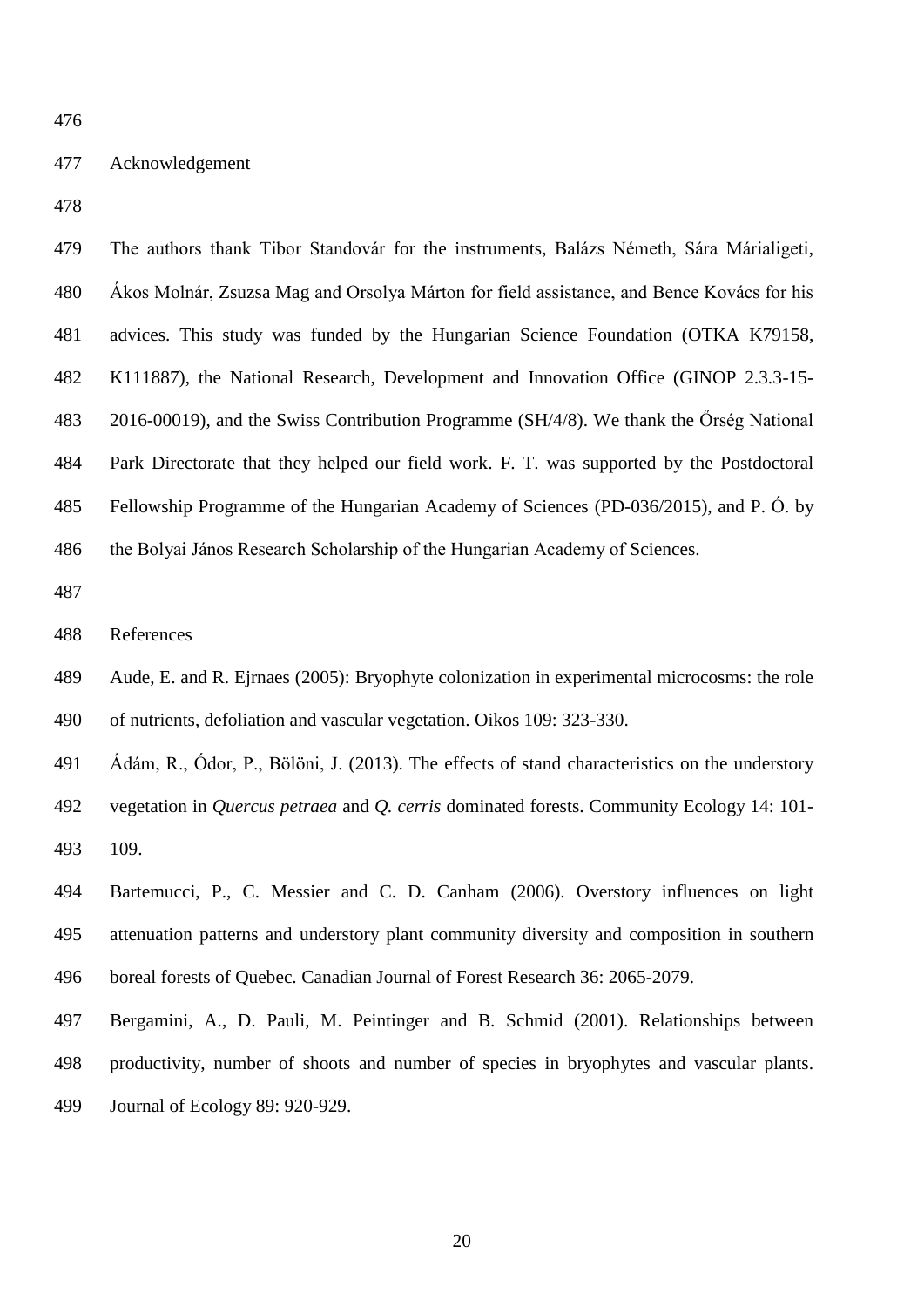- Bidló, A., B. Heil, G. Kovács and B. Varga (2005). Termőhelyfeltárás a Szalafő "Őserdő" erdőrezervátum (ER-53) területén [Investigations of the site conditions in the "Szalafői Őserdő" Forest Reserve]. http://www.erdorezervatum.hu/node/691.
- Campbell, J. E., S. B. Franklin, D. J. Gibson and J. A. Newman (1998). Permutation of two-
- term local quadrat variance analysis: General concepts for interpretation of peaks. Journal of Vegetation Science 9: 41-44.
- Campetella, G., R. Canullo and S. Bartha (1999). Fine-scale spatial pattern analysis of the herb layer of woodland vegetation using information theory. Plant Biosystems 133: 277-288.
- Caners, R. T., S. E. Macdonald and R. J. Belland (2013). Linking the biological traits of boreal bryophytes to forest habitat change after partial harvesting. Forest Ecology and Management 303: 184-194.
- Canham, C. D., A. C. Finzi, S. W. Pacala and D. H. Burbank (1994). Causes and consequences of resource heterogeneity in forests: interspecific variation in light transmission by canopy trees. Canadian Journal of Forest Research 24: 337-349.
- Chávez, V. and S. E. Macdonald (2010). The influence of canopy patch mosaics on understory plant community composition in boreal mixedwood forest. Forest Ecology and Management 259: 1067-1075.
- Chazdon, R. L. (1988). Sunflacks and their importance to forest understorey plants. In:
- Begon, M. (ed.): Advances in Ecological Research. Academic Press, London. 18:1-63.
- Collins, B. S., K. P. Dunne and S. T. A. Pickett (1985). Responses of forest herbs to canopy
- gaps. In: Pickett, S. T. A. and P. S. White (eds.): The ecology of natural disturbance and patch
- dynamics. Academic Press, London. 218-234.
- Dale, M. R. T. (1999). Spatial pattern analysis in plant ecology. Cambridge University Press, Cambridge.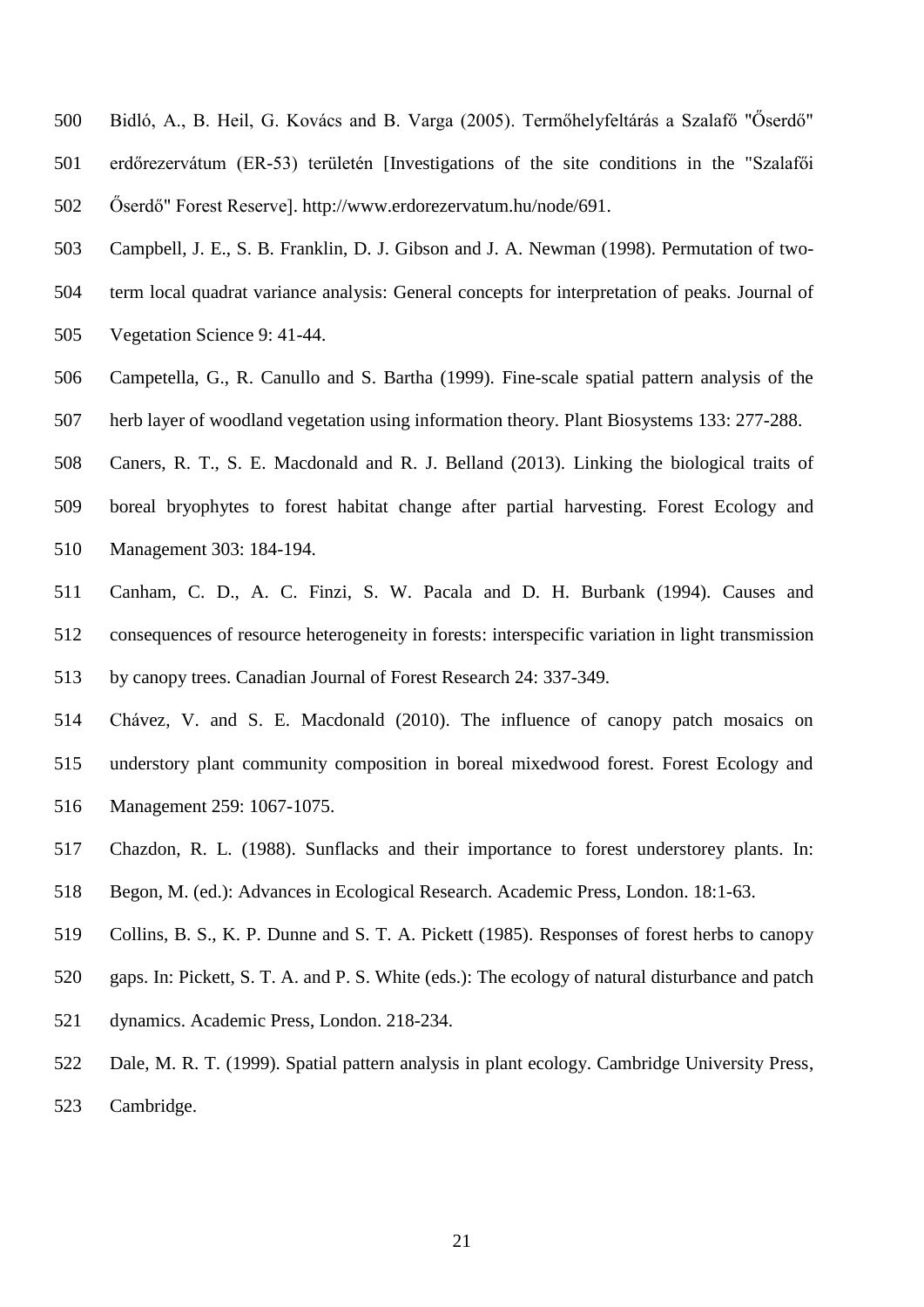- Dow, B. D. and M. V. Ashley (1996): Microsatellite analysis of seed dispersal and parentage of saplings in bur oak, *Quercus macrocarpa*. Molecular Ecology 5: 615-627.
- Ellenberg, H., H. E. Weber, R. Düll, V. Wirth, W. Werner and D. Paulissen (1992). Zeigerwerte von Pflanzen in Mitteleuropa [Indicator values of plants in Central Europe].
- Verlag Erich Goltze KG, Göttingen.
- Emborg, J. (1998). Understorey light conditions and regeneration with respect to the structural
- dynamics of a near-natural temperate deciduous forest in Denmark. Forest Ecology and Management 106: 83-95.
- Environmental Systems Research Institute, Inc. (1992-2002). ArcView GIS Version 3.3.
- Farque, L., H. Sinoquet and F. Colin (2001). Canopy structure and light interception in *Quercus petraea* seedlings in relation to light regime and plant density. Tree Physiology 21: 1257-1267.
- Fortin, M.-J., M. R. T. Dale and J. ver Hoef (2002). Spatial analysis in ecology. In: El- Shaarawi, A. H. and W. W. Piegorsch (eds.): Encyclopedia of Environmetrics. John Wiley & Sons Ltd., Chichester. 4: 2051-2058.
- Gálhidy, L., B. Mihók, A. Hagyó and K. Rajkai (2006). Effects of gap size and associated
- changes in light and soil moisture on the understorey vegetation of a Hungarian beech forest.
- Plant Ecology 183: 133-145.
- Gazol, A. and R. Ibáñez (2010). Plant species composition in a temperate forest: Multi-scale
- 543 patterns and determinants. Acta Oecologica International Journal of Ecology 36: 634-644.
- Getzin, S., T. Wiegand, K. Wiegand and H. Fangliang (2008). Heterogeneity influences spatial patterns and demographics in forest stands. Journal of Ecology 96: 807-820.
- Halarewicz, A. and D. Pruchniewicz (2015). Vegetation and environmental changes in a Scots
- pine forest invaded by *Prunus serotina*: What is the threat to terricolous bryophytes?
- European Journal of Forest Research 134: 793-801.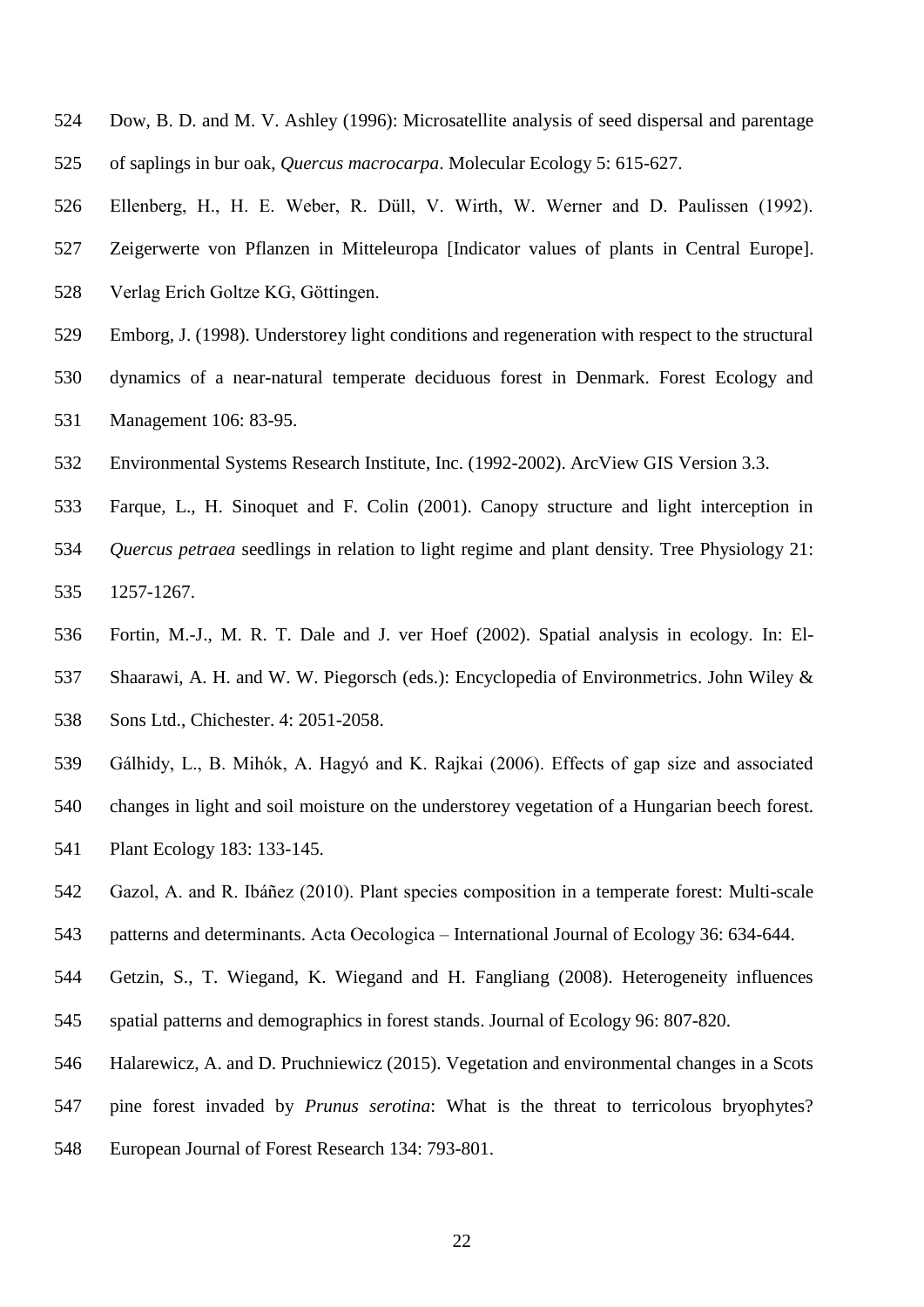- Holm, S. (1979). A simple sequentially rejective multiple test procedure. Scandinavian Journal of Statistics 6: 65–70.
- Horváth, J. and K. Sivák (2014). A Szalafői Őserdő Erdőrezervátum magterületének (Szalafő
- 13I) faegyed szintű faállományszerkezeti felmérése [Forest stand measurement of Szalafő
- Forest Reserve in 2004-2005]. Silva naturalis 3: 73-88.
- Kern, C. C., R. A. Montgomery, P. B. Reich and T. F. Strong (2014). Harvest-created canopy gaps increase species and functional trait diversity of the forest ground-layer community. Forest Science 60: 335-344.
- Kimmins, J. P. (2003). Ecological role of solar radiation. In: Kimmins, J. P. (ed.): Forest
- Ecology. Benjamin Cummins, San Francisco. 153-180.
- Király, G. (2014). Faállomány-szerkezeti felmérések a Szalafői Őserdő Erdőrezervátumban [Surveys of tree stand structure in Szalafő Őserdő]. Silva naturalis 3: 57-72.
- Király, G., P. Balázs, J. Horváth and É. Konkoly-Gyuró (2014). A Szalafői Őserdő Erdőrezervátum történeti változásai régi térképek és irodalmi források alapján [Historical changes of the 'Szalafő' Forest Reserve by means of archive maps and literature resources].
- Silva naturalis 3: 29-43.
- Klimešová J. and F. de Bello (2009). CLO-PLA: The database of clonal and bud bank traits of
- Central European flora. Journal of Vegetetion Science 20: 511-516.
- Král, K., M. Valtera, D. Janík, P. Šamonil and T. Vrška (2014). Spatial variability of general
- stand characteristics in central European beech-dominated natural stands ‒ Effects of scale.
- Forest Ecology and Management 328: 353-364.
- Kubásek, J., T. Hájek and J. M. Glime (2014). Bryophyte photosynthesis in sunflecks: greater
- relative induction rate than in tracheophytes. Journal of Bryology 36: 110-117.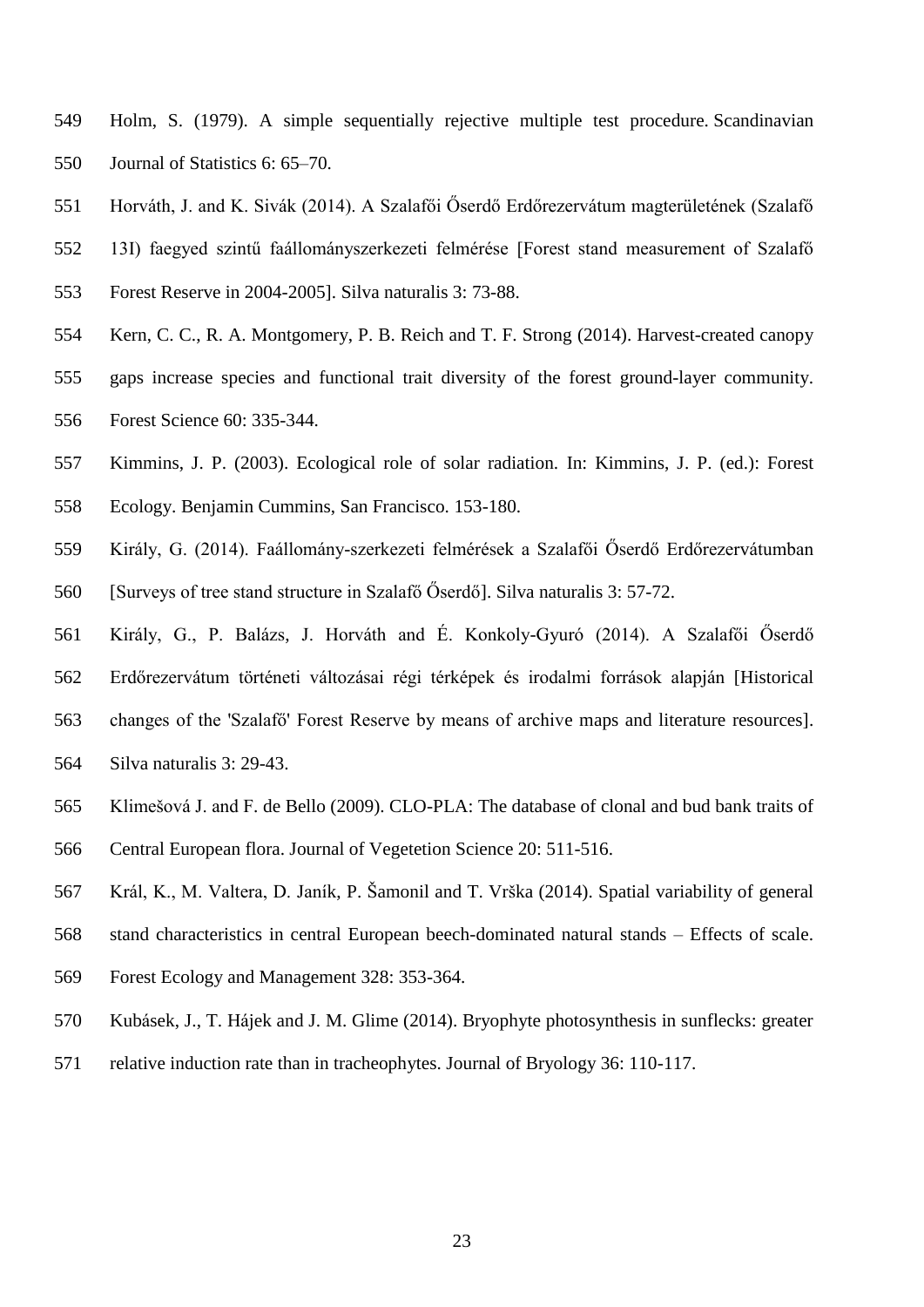- Kuninaga, T., K. Hirayama and M. Sakimoto (2015). Negative canopy–understorey interaction shapes the sapling bank of *Fagus crenata* in a cool-temperate, conifer–hardwood mixed forest. Plant Ecology 216:1191–1202.
- Kuuluvainen, T., E. Jarvinen, T. J. Hokkanen, S. Rouvinen and K. Heikkinen (1998).
- Structural heterogeneity and spatial autocorrelation in a natural mature *Pinus sylvestris*
- dominated forest. Ecography 21: 159-174.
- Lee, T. D. and G. H. La Roi (1979): Bryophyte and understory vascular plant beta diversity in
- relation to moisture and elevation gradients. Vegetatio 40: 29-38.
- LI-COR Inc. (1992). LAI-2000 Plant Canopy Analyzer Instruction Manual.
- LI-COR Inc. (2005). LAI-2000 File Viewer 1.06.
- Lin, F., L. S. Comita, X. G. Wang, X. J. Bai, Z. Q. Yuan, D. L. Xing, and Z. Q. Hao (2014).
- The contribution of understory light availability and biotic neighbourhood to seedling survival in secondary versus old-growth temperate forest. Plant Ecology 215: 795-807.
- Márialigeti, S., B. Németh, F. Tinya and P. Ódor (2009). The effects of stand structure on ground-floor bryophyte assemblages in temperate mixed forests. Biodiversity and Conservation 18: 2223-2241.
- Márialigeti, S., F. Tinya, A. Bidló and P. Ódor (2016). Environmental drivers of the composition and diversity of the herb layer in mixed temperate forests in Hungary. Plant Ecology, 217:549-563.
- Marosi, S. and S. Somogyi (1990). Magyarország kistájainak katasztere [Cadastre of Hungarian regions]. MTA Földrajztudományi Kutató Intézet Budapest.
- Martens, S. N., D. D. Breshears and C. W. Meyer (2000). Spatial distributions of understory
- light along the grassland/forest continuum: effects of cover, height, and spatial pattern of tree
- canopies. Ecological Modelling 126: 79-93.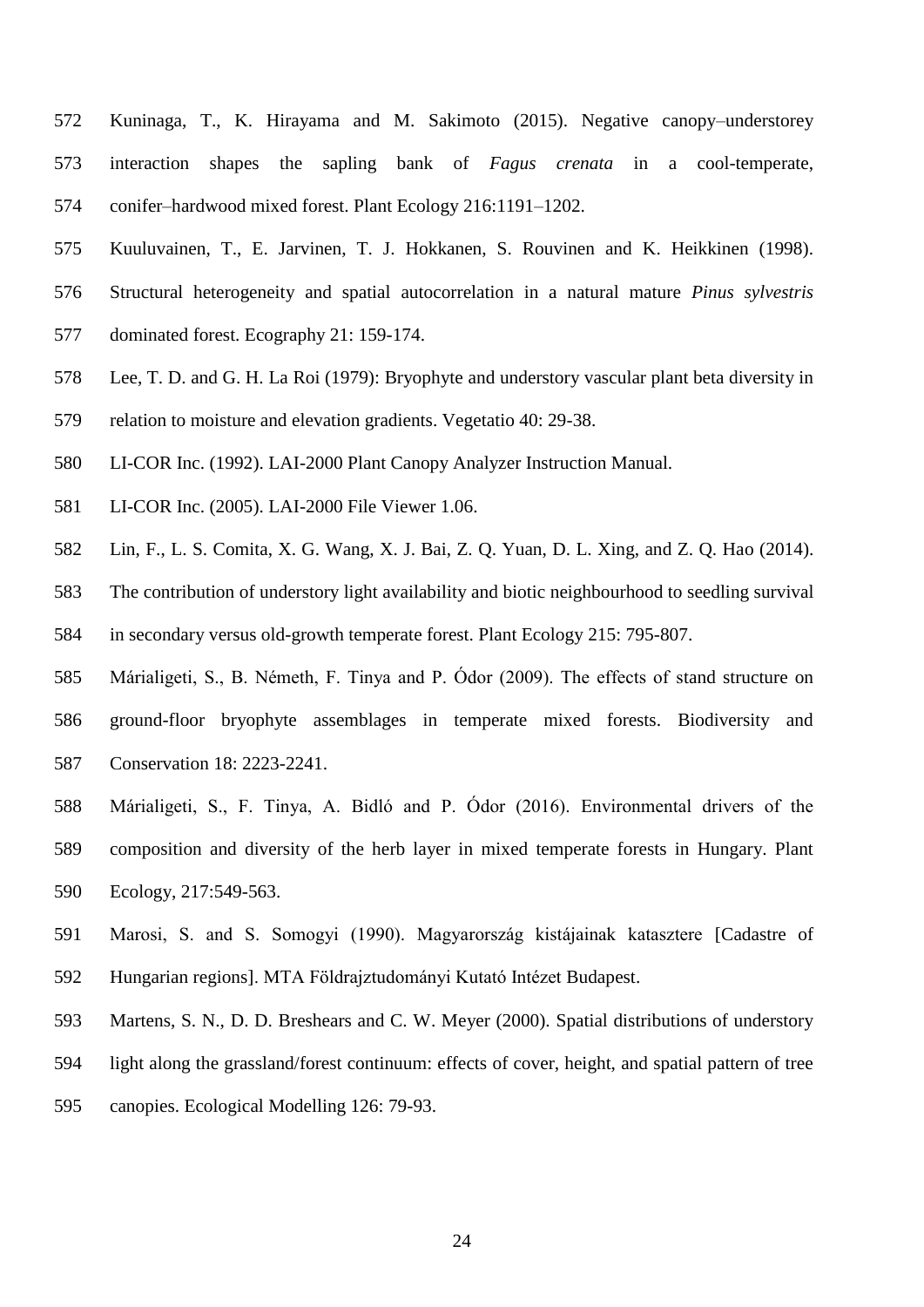- Mázsa, K., P. Ódor, F. Tinya and F. Horváth (2014). Az erdőrezervátum program és szerepe a
- Szalafői Őserdő kutatásában, aljnövényzet és cserjeszint felmérése [The Hungarian Forest
- Reserve Program and its role in the Szalafő Forest Reserve research, herbal and shrub layer
- survey]. Silva naturalis 3: 11-28.
- McIntosh, A. C. S., S. E. Macdonald and S. A. Quideau (2016). Understory plant community
- composition is associated with fine-scale above- and below-ground resource heterogeneity in
- mature lodgepole pine (*Pinus contorta*) forests. PLoS One 11: e0151436.
- Miller, T. F., D. J. Mladenoff and M. K. Clayton (2002). Old-growth northern hardwood
- forests: Spatial autocorrelation and patterns of understory vegetation. Ecological Monographs 72: 487-503.
- Modrý, M., D. Hubený and K. Rejšek (2004). Differential response of naturally regenerated European shade tolerant tree species to soil type and light availability. Forest Ecology and Management 188: 185-195.
- Mrotzek, R., L. Perona and W. Schmidt (1996). Einfluss von Licht und ausgewählten Bodenfaktoren auf die Verteilung von *Urtica dioica* L. und *Mercurialis perennis* L. in der Bodenvegetation des Buchenwaldökosystems der "Fallstudie Zierenberg". Verhandlungen der
- Gesellschaft für Ökologie 26: 559-564.
- Muscolo, A., S. Bagnato, M. Sidari and R. Mercurio (2014). A review of the roles of forest canopy gaps. Journal of Forestry Research 25: 725-736.
- Neufeld, H. S. and D. R. Young (2014). Ecophysiology of the herbaceous layer in temperate
- deciduous forests. In: Gilliam, F. S. (ed.): The Herbaceous Layer in Forests of Eastern North
- America. Oxford University Press, New York. 35–95.
- Petritan, I. C., B. Commarmot, M. L. Hobi, A. M. Petritan, C. Bigler, I. V. Abrudan and A.
- Rigling (2015). Structural patterns of beech and silver fir suggest stability and resilience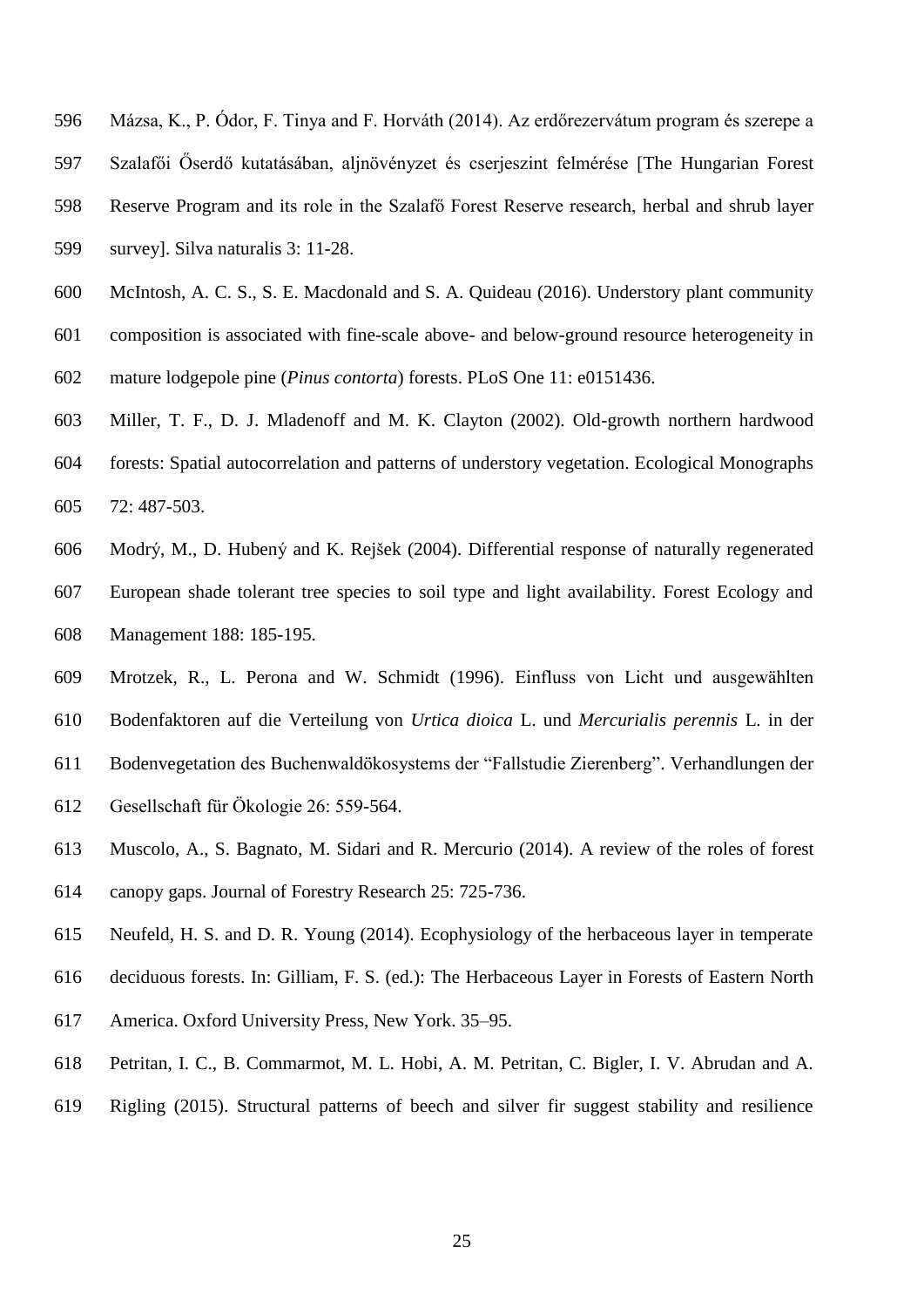- of the virgin forest Sinca in the Southern Carpathians, Romania. Forest Ecology and Management 356: 184–195.
- Plue, J., B. Van Gils, A. De Schrijver, C. Peppler-Lisbach, K. Verheyen and M. Hermy (2013). Forest herb layer response to long-term light deficit along a forest developmental series. Acta Oecologica 53: 63-72.
- Proctor, M. C. F. (1982). Physiological ecology: water relations, light and temperature responses, carbon balance. In: Smith, A. J. E. (ed.): Bryophyte Ecology. Chapman and Hall, London, New York. 333-381.
- Raymond, P., A. D. Munson, J. C. Ruel, and K. D. Coates (2006). Spatial patterns of soil
- microclimate, light, regeneration, and growth within silvicultural gaps of mixed tolerant hardwood - white pine stands. Canadian Journal of Forest Research 36: 639-651.
- Rincón, E. (1993). Growth-responses of six bryophyte species to different light intensities. Canadian Journal of Botany 71: 661-665.
- Roburn, A. E. (2003). Light transmission and understory vegetation in two old-growth riparian stands: a study in spatial pattern. Thesis, Simon Frazer University, Burnaby.
- Rosenberg, M. S. and C. D. Anderson (1998-2011). PASSAGE. Pattern Analysis, Spatial
- Statistics and Geographic Exegesis. Version 2. Center for Evolutionary Functional Genomics
- & School of Life Sciences, Arizona State University.
- Rosenberg, M. S. and C. D. Anderson (2011). PASSaGE: Pattern Analysis, Spatial Statistics
- and Geographic Exegesis. Version 2. Methods in Ecology and Evolution. 2: 229-232.
- Sabatini, F. M., B. Jimenez-Alfaro, S. Burrascano and C. Blasi (2014). Drivers of herb-layer
- species diversity in two unmanaged temperate forests in northern Spain. Community Ecology 15: 147-157.
- Scheller, R. M. and D. J. Mladenoff (2002). Understory species patterns and diversity in old-
- growth and managed northern hardwood forests. Ecological Applications 12: 1329-1343.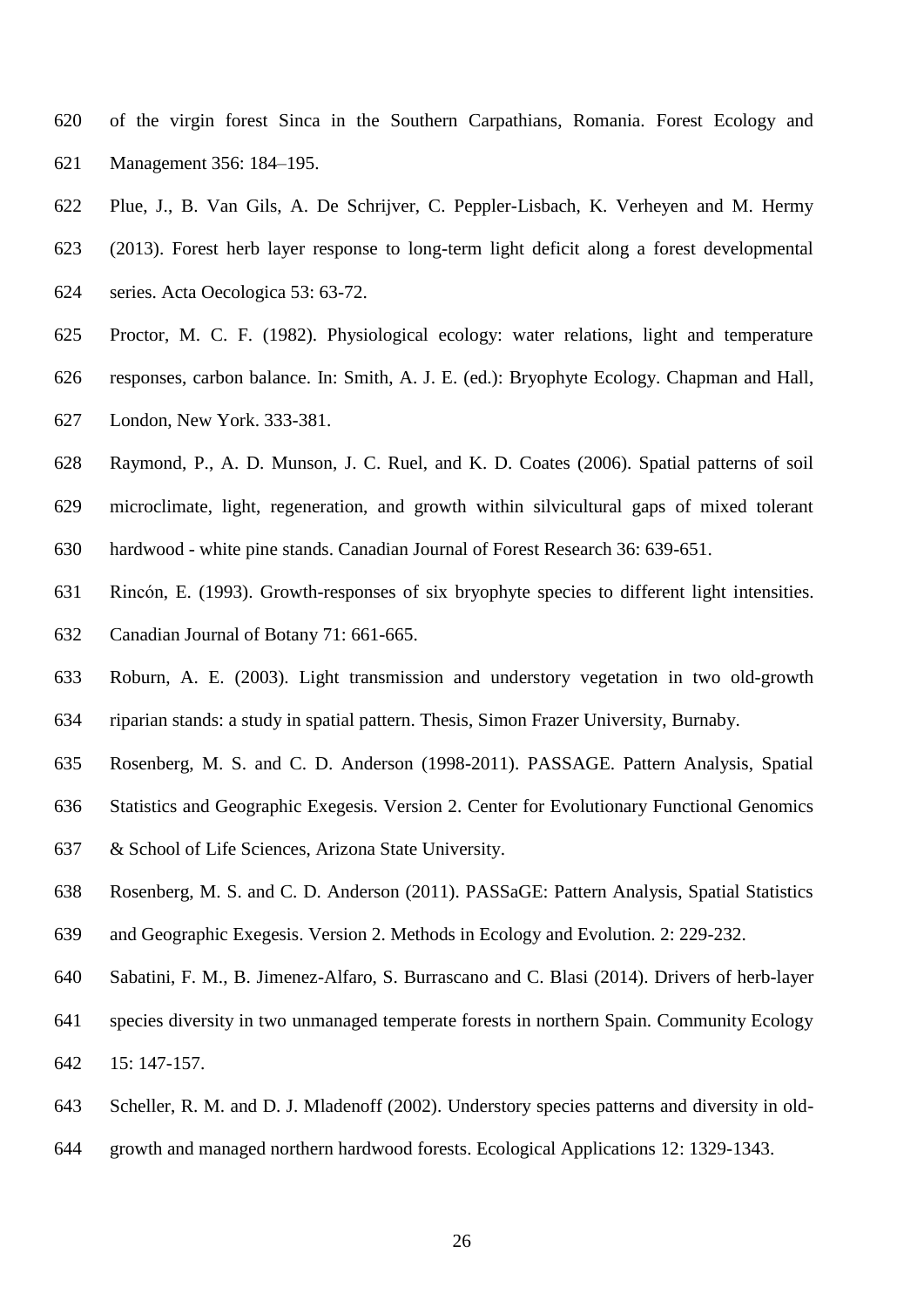- Schmidt, M., J. Ewald, A. Fischer, G. von Oheimb, W. U. Kriebitzsch, W. Schmidt and H.
- Ellenberg (2003). Liste der typischen Waldgefässpflanzen Deutschlands [List of typical forest
- species of Germany]. Mitteilungen der Bundesforschungsanstalt für Forst- und Holzwirtschaft
- 212: 1-34.
- Söderström, L. and B. G. Jonsson (1989). Spatial pattern and dispersal in the leafy hepatic *Ptilidium pulcherrimum*. Journal of Bryology 15: 793-802.
- 
- SPSS Inc. (1989-2005). SPSS 14.0 for Windows. Release 14.0.0.
- Sunyer, P., E. Boixadera, A. Muñoz, R. Bonal and J. M. Espelta (2015): The interplay among acorn abundance and rodent behavior drives the spatial pattern of seedling recruitment in mature Mediterranean oak forests. PLoS One 10: e0129844.
- Tinya, F., S. Márialigeti, I. Király, B. Németh and P. Ódor (2009a). The effect of light conditions on herbs, bryophytes and seedlings of temperate mixed forests in Őrség, Western Hungary. Plant Ecology 204: 69-81.
- Tinya, F., B. Mihók, S. Márialigeti, B. Németh, I. Mazál, Zs. Mag and P. Ódor (2009b). A comparison of three indirect methods for estimating understory light at different spatial scales
- in temperate mixed forests. Community Ecology 10: 81-90.
- Tutin, T. G., V. H. Heywood, N. A. Burges, D. M. Moore, D. H. Valentine, S. M. Walters and
- D. A. Webb (1964-1993). Flora Europea. Cambridge University Press, Cambridge.
- Valladares, F. and B. Guzmán (2006). Canopy structure and spatial heterogeneity of understory light in an abandoned Holm oak woodland. Annals of Forest Science 63: 749-761.
- Verstraeten, G., L. Baeten, P. De Frenne, A. Thomaes, A. Demey, B. Muys and K. Verheyen
- (2014). Forest herbs show species-specific responses to variation in light regime on sites with
- contrasting soil acidity: An experiment mimicking forest conversion scenarios. Basic and
- Applied Ecology 15: 316-325.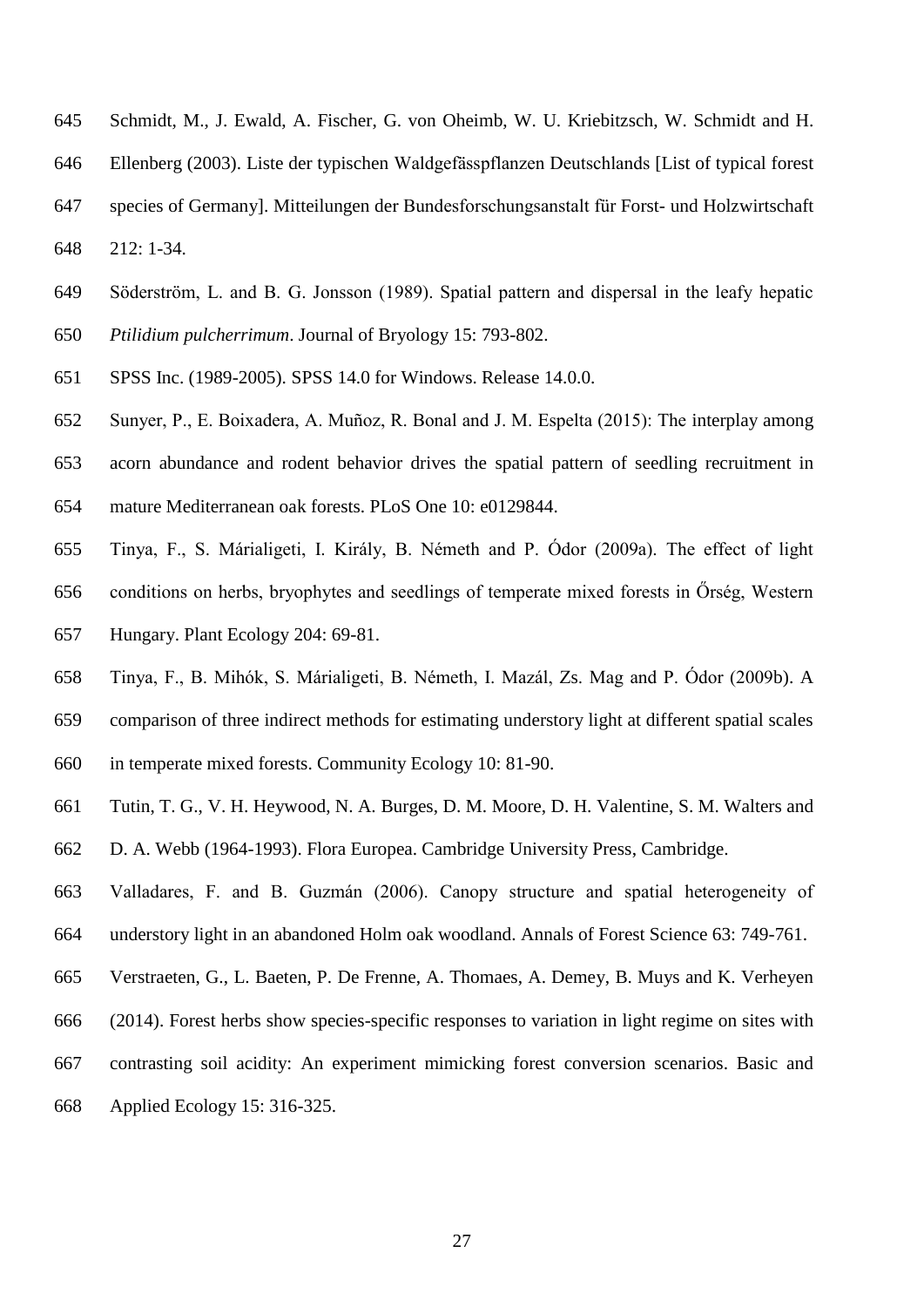- Virtanen, R., A. E. Johnston, M. J. Crawley and G. R. Edwards (2000): Bryophyte biomass and species richness on the Park Grass Experiment, Rothamsted, UK. Plant Ecology 151: 129-141.
- Whigham, D. F. (2004). Ecology of woodland herbs in temperate deciduous forests. Annual Review of Ecology Evolution and Systematics 35: 583-621.
- Yan, Y., C. Y. Zhang, Y. X. Wang, X. H. Zhao, and K. von Gadow (2015). Drivers of seedling survival in a temperate forest and their relative importance at three stages of succession. Ecology and Evolution 5: 4287-4299.
- Yu, M. and O. J. Sun (2013). Effects of forest patch type and site on herb-layer vegetation in a
- temperate forest ecosystem. Forest Ecology and Management 300: 14-20.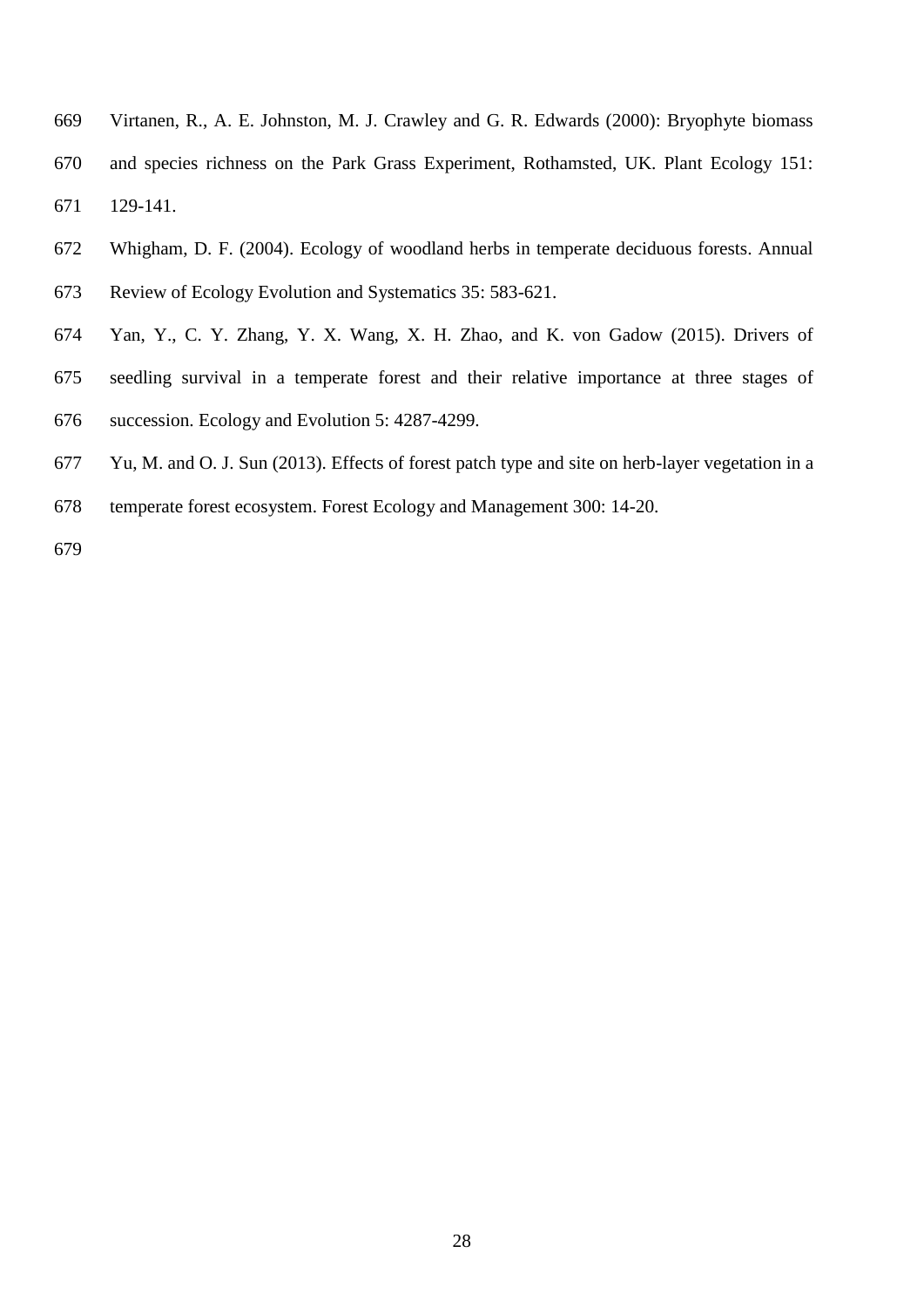- 680 Tables
- 681 Table 1. Stand composition and structure characteristics of the investigated block, based on
- 682 the survey of trees larger than 5 cm DBH (diameter at breast height).
- 683

| <b>Species</b>   | Rel. abundance $(\% )$ | Mean DBH (cm)     | Mean height (m)  |
|------------------|------------------------|-------------------|------------------|
| Betula pendula   | 19.01                  | $22.81 \pm 6.22$  | $10.48 \pm 7.40$ |
| Carpinus betulus | 3.52                   | $14.64 \pm 7.96$  | $9.60 \pm 6.12$  |
| Corylus avellana | 0.70                   | $7.30 \pm 0.00$   | $50.00 \pm 0.00$ |
| Fagus sylvatica  | 7.04                   | $24.53 \pm 15.48$ | $15.75 \pm 6.68$ |
| Pinus sylvestris | 6.34                   | $35.99 \pm 7.71$  | $22.31 \pm 3.20$ |
| Prunus avium     | 2.11                   | $26.77 \pm 7.77$  | $20.00 \pm 1.50$ |
| Quercus cerris   | 2.82                   | $30.68 \pm 18.35$ | $17.00 \pm 7.79$ |
| Quercus petraea  | 58.45                  | $33.22 \pm 11.09$ | $20.23 \pm 5.09$ |
| <b>Total</b>     |                        | $29.79 \pm 11.87$ | $17.65 \pm 7.03$ |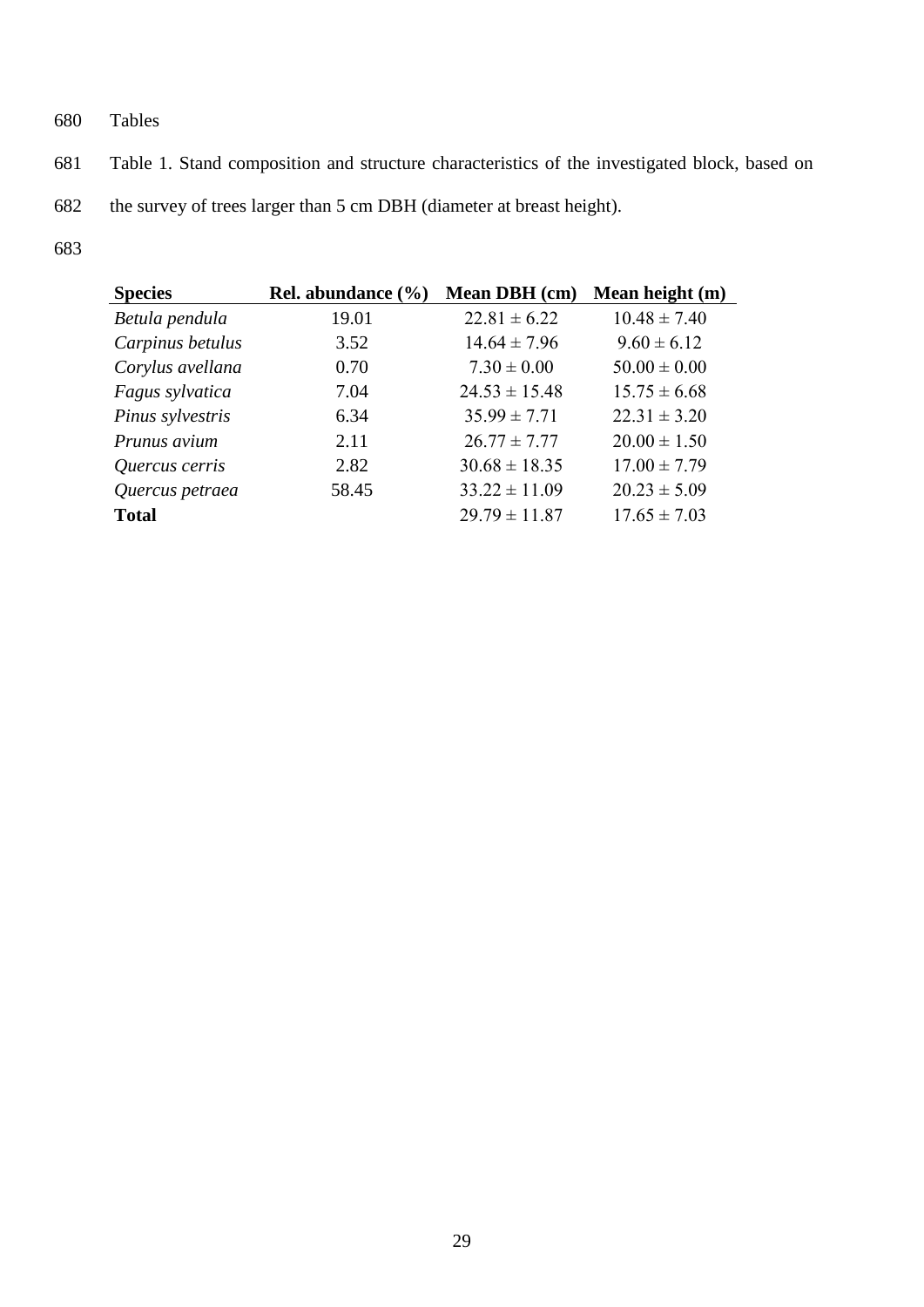Table 2. Relationships of total understory cover and the cover of individual species with relative diffuse light. Corr. coeff.: Pearson correlation between light and understory variables (n=121). Corrected p: significance values corrected with Moran's I because of the spatial autocorrelation, and with Holm-correction for multiple testing. 4TLQV, 4TLQC: Scale of significant peaks (at p<0.05 level, in m) of four-term local quadrat variance and four-term local quadrat covariance between the pattern of light and understory variables. 4TLQC peaks were listed only if their scale agreed with the scale of the 4TLQV peaks. "Direction" means 691 the sign of the 4TLQC value. Relation to light: shade = shade-tolerant, light = light-demanding species, transitional means intermediate relations.

| <b>Understory variables</b> | Corr.<br>coeff. | <b>Corrected</b><br>$\mathbf{p}$ | 4TLQV          | 4TLQC          | <b>Direction</b><br>of covar. | <b>Relation</b><br>to light |
|-----------------------------|-----------------|----------------------------------|----------------|----------------|-------------------------------|-----------------------------|
| <b>Understory cover</b>     | 0.46            | 0.000                            | $10\times10$   | $10\times10$   | $\ddot{}$                     |                             |
| <b>Bryophyte cover</b>      | 0.52            | 0.000                            | $10\times10$   | $10\times10$   | $\ddot{}$                     |                             |
| <b>Herbaceous species</b>   |                 |                                  |                |                |                               |                             |
| Ajuga reptans               | 0.19            | $\mathbf{1}$                     | $20\times20$   |                |                               | shade                       |
| Athyrium filix-femina       | 0.15            | $\mathbf{1}$                     |                |                |                               | shade                       |
| Brachypodium sylvaticum     | 0.51            | 0.000                            | $15\times15$   |                |                               | transitional                |
| Carex pallescens            | 0.57            | 0.000                            |                |                |                               | transitional                |
| Dryopteris carthusiana      | 0.09            | $\mathbf{1}$                     | $15\times15$   |                |                               | shade                       |
| Festuca heterophylla        | 0.41            | 0.002                            | $10\times10$   | $10\times10$   | $\ddot{}$                     | light                       |
| Fragaria vesca              | 0.44            | 0.001                            | $10\times10$   | $10\times10$   | $\ddot{}$                     | light                       |
| Mycelis muralis             | 0.27            | 0.696                            | $25 \times 25$ |                |                               | shade                       |
| Poa nemoralis               | 0.47            | 0.000                            | $10\times10$   | $10\times10$   | $\ddot{}$                     | light                       |
| Rubus fruticosus agg.       | 0.27            | 0.303                            | $25 \times 25$ | $25 \times 25$ |                               | shade                       |
| Viola reichenbachiana       | 0.29            | 0.161                            | $10\times10$   |                |                               | shade                       |
|                             |                 |                                  |                |                |                               |                             |
| <b>Seedling species</b>     |                 |                                  |                |                |                               |                             |
| Betula pendula              | 0.44            | 0.003                            | $25 \times 25$ | $25 \times 25$ | $+$                           | light                       |
| Carpinus betulus            | 0.14            | 1                                | $25\times25$   | $25 \times 25$ | $\ddot{}$                     | light                       |
| Daphne mezereum             | $-0.12$         | $\mathbf{1}$                     | $25 \times 25$ | $25 \times 25$ |                               | shade                       |
| Fagus sylvatica             | 0.07            | 1                                |                |                |                               | shade                       |
| Frangula alnus              | 0.04            | $\mathbf{1}$                     | $15\times15$   |                |                               | shade                       |
| Picea abies                 | 0.21            | 0.255                            |                |                |                               | shade                       |
| Pinus sylvestris            | 0.29            | 0.133                            | $25 \times 25$ | $25\times25$   | $\ddot{}$                     | light                       |
| Prunus avium                | 0.19            | 0.485                            |                |                |                               | shade                       |
| Pyrus pyraster              | $-0.03$         | $\mathbf{1}$                     |                |                |                               | shade                       |
| Quercus petraea             | 0.35            | 0.256                            | $25 \times 25$ | $25 \times 25$ | $\ddot{}$                     | light                       |
| Viburnum opulus             | 0.07            | $\mathbf{1}$                     |                |                |                               |                             |
|                             |                 |                                  |                |                |                               |                             |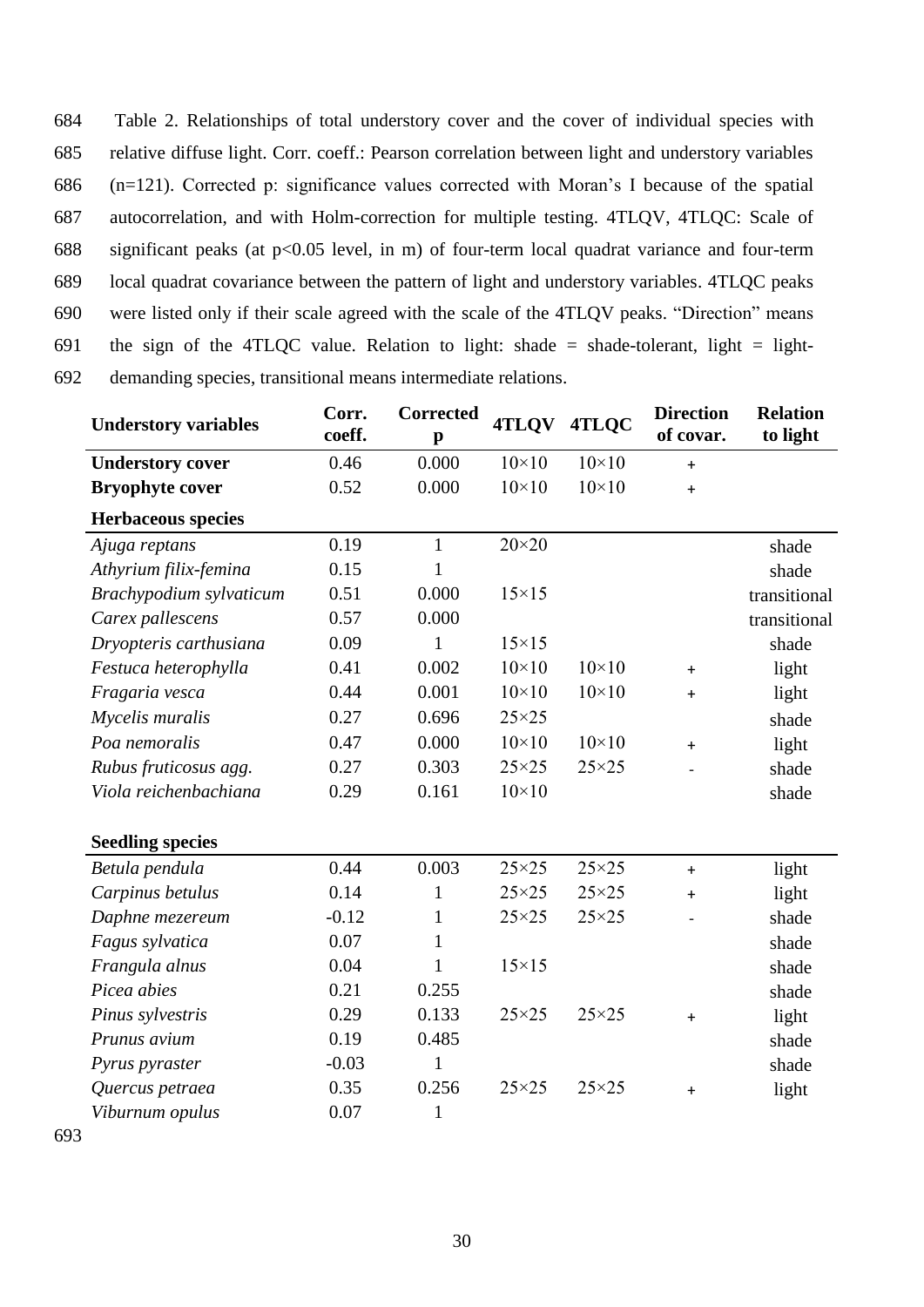Figure 1. Four-term local quadrat variance (4TLQV) graphs of light (diffuse non- interceptance), understory and bryophyte cover, and four-term local quadrat covariance (4TLQC) graph between light and the understory variables. a) diffuse non-interceptance; cover of b) understory layer, c) bryophytes. Solid line: observed pattern, dashed line: boundary of the confidence interval of 95% according to the resampling test. (During the permutations 95% of the resulted random variances were within the dashed lines.) A peak of the observed pattern can be considered significant if it is above the confidence interval.

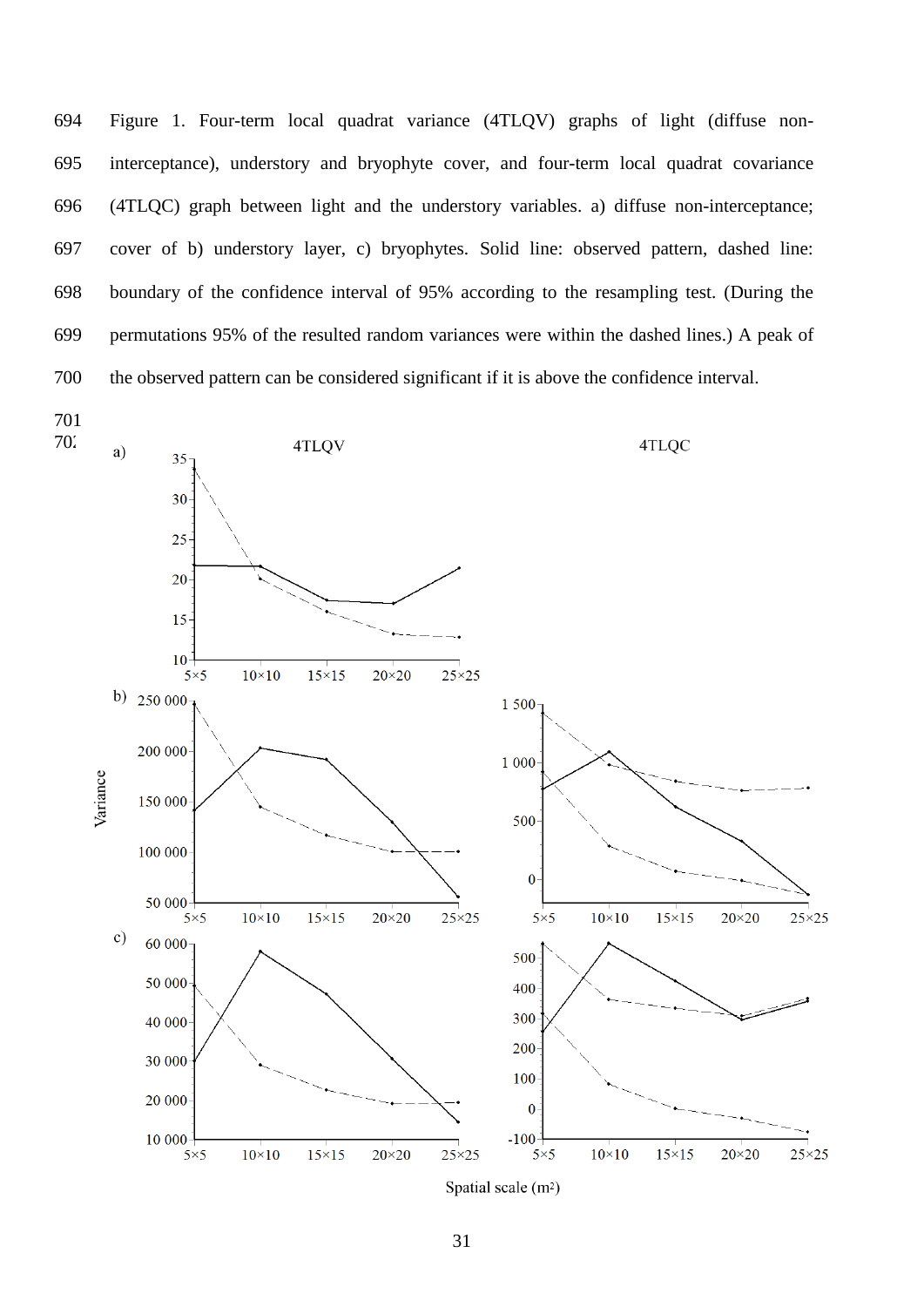Figure 2. Four term local quadrat variance (4TLQV) graphs of some species covers and four- term local quadrat covariance (4TLQC) graphs between light (diffuse non-interceptance) and the cover of these species. a) a light-related species, *Fragaria vesca*, b) a species not related to irradiance, *Viola reichenbachiana*, c) seedlings of a light-related woody species, *Quercus petraea.* Solid line: observed pattern, dashed line: boundary of the confidence interval of 95% according to the resampling test.



Spatial scale (m<sup>2</sup>)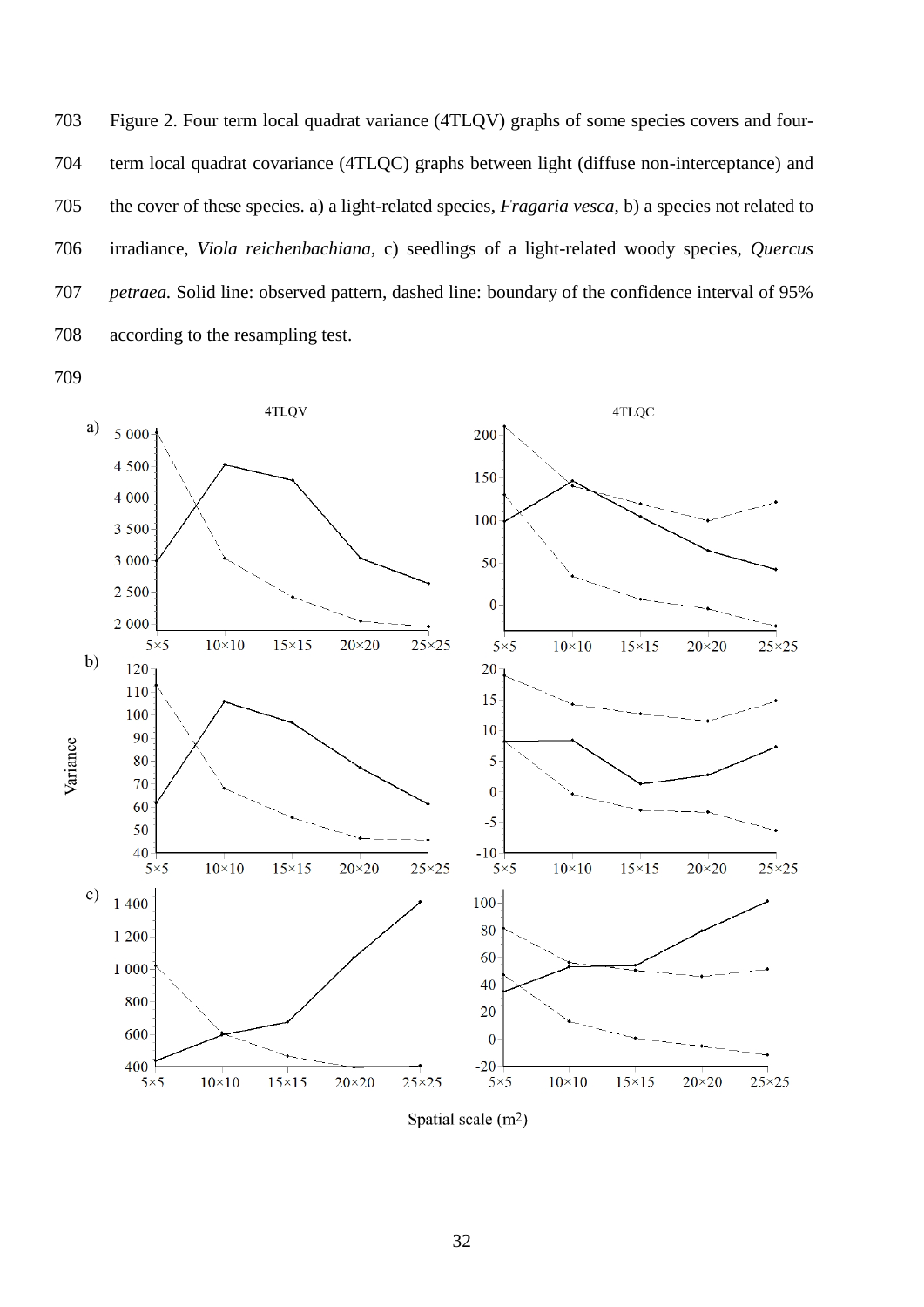| 710 | Supplementary materials                                                                  |
|-----|------------------------------------------------------------------------------------------|
| 711 |                                                                                          |
| 712 | Congruence of the spatial pattern of light and understory vegetation in an old-growth    |
| 713 | temperate mixed forest                                                                   |
| 714 |                                                                                          |
| 715 | *Flóra Tinya, Péter Ódor                                                                 |
| 716 |                                                                                          |
| 717 | MTA Centre for Ecological Research, Institute of Ecology and Botany, H-2163 Vácrátót,    |
| 718 | Alkotmány u. 2-4., Hungary                                                               |
| 719 | E-mail addresses: tinya.flora@okologia.mta.hu (F. Tinya), odor.peter@okologia.mta.hu (P. |
| 720 | Ódor)                                                                                    |
| 721 | *Corresponding author                                                                    |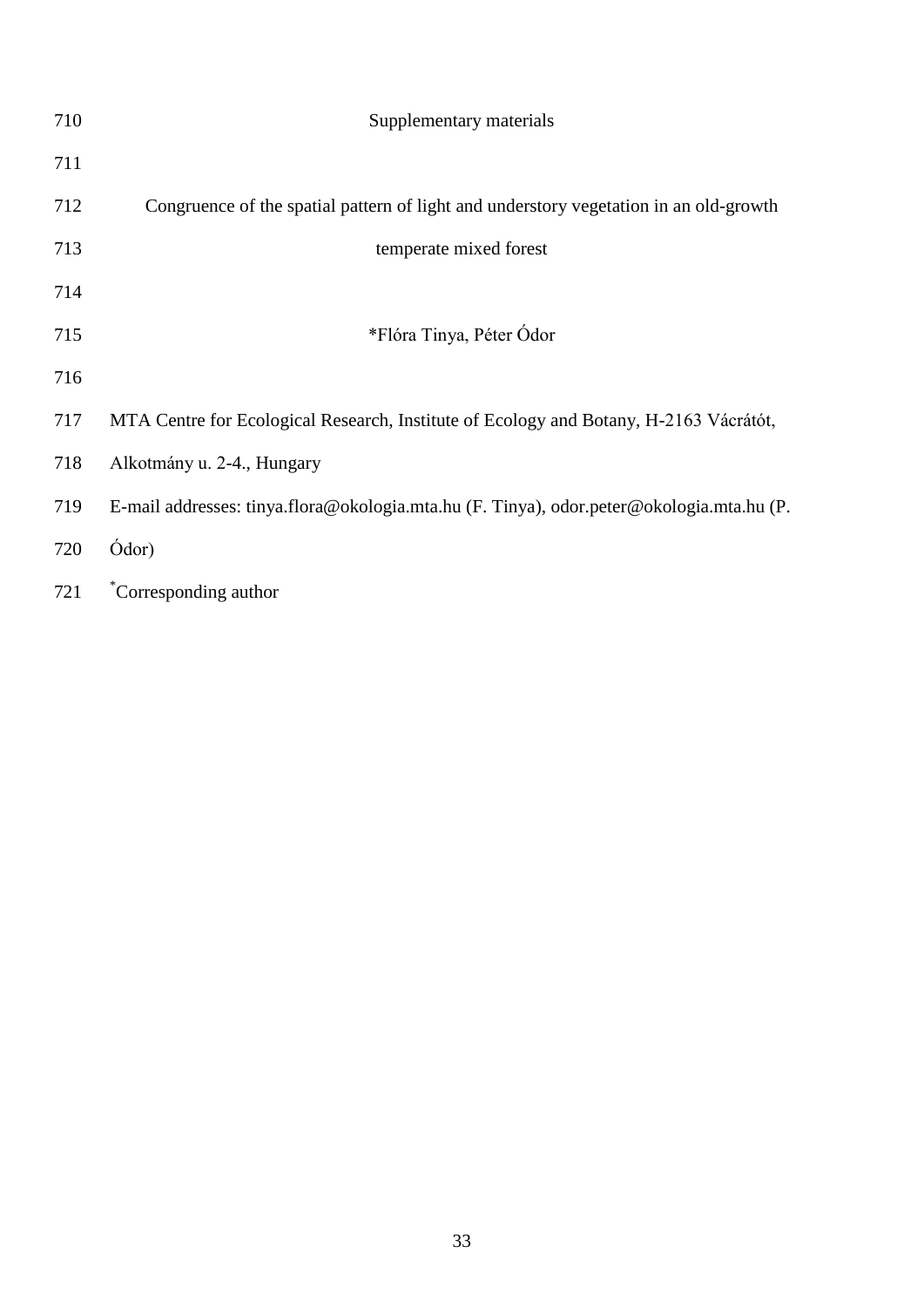723 Table A.1. Proportion of relative diffuse light in the investigated block, cover of understory 724 and bryophyte layer, and cover and frequency (max. 121) of the selected species. SD: 725 standard deviation.

726

722

|                               | Cover       |           |                | <b>Frequency</b> |     |
|-------------------------------|-------------|-----------|----------------|------------------|-----|
|                               | <b>Mean</b> | <b>SD</b> | <b>Minimum</b> | <b>Maximum</b>   |     |
| Rel. diff. light $(\% )$      | 7.34        | 4.41      | 0.40           | 22.30            |     |
| Understory layer (%)          | 21.99       | 14.97     | 0.28           | 72.56            |     |
| Bryophyte layer (%)           | 6.42        | 6.58      | 0.12           | 35.90            |     |
| <b>Herbaceous species</b>     |             |           |                |                  |     |
| Ajuga reptans                 | 0.53        | 1.00      | 0.00           | 6.80             | 62  |
| Athyrium filix-femina         | 0.16        | 0.70      | 0.00           | 5.40             | 14  |
| Bracypodium sylvaticum        | 3.47        | 5.14      | 0.00           | 28.00            | 102 |
| Carex pallescens              | 0.57        | 1.01      | 0.00           | 7.20             | 92  |
| Dryopteris carthusiana        | 0.17        | 0.57      | 0.00           | 4.80             | 23  |
| Festuca heterophylla          | 0.64        | 1.89      | 0.00           | 12.00            | 47  |
| Fragaria vesca                | 1.87        | 2.14      | 0.00           | 10.00            | 99  |
| Mycelis muralis               | 0.33        | 0.39      | 0.00           | 1.96             | 98  |
| Poa nemoralis                 | 1.22        | 3.77      | 0.00           | 32.00            | 54  |
| Rubus fruticosus agg.         | 7.09        | 7.02      | 0.00           | 32.12            | 111 |
| Viola reichenbachiana         | 0.24        | 0.32      | 0.00           | 1.28             | 97  |
| <b>Woody seedling species</b> |             |           |                |                  |     |
| Betula pendula                | 0.09        | 0.22      | 0.00           | 1.52             | 39  |
| Carpinus betulus              | 5.12        | 6.24      | 0.00           | 32.00            | 112 |
| Daphne mezereum               | 0.05        | 0.15      | 0.00           | 0.88             | 18  |
| Fagus sylvatica               | 0.30        | 0.99      | 0.00           | 8.80             | 47  |
| Frangula alnus                | 0.05        | 0.12      | 0.00           | 0.92             | 34  |
| Picea abies                   | 0.03        | 0.07      | 0.00           | 0.40             | 48  |
| Pinus sylvestris              | 0.01        | 0.04      | 0.00           | 0.28             | 31  |
| Prunus avium                  | 0.07        | 0.17      | 0.00           | 1.56             | 61  |
| Prunus spinosa                | 0.04        | 0.16      | 0.00           | 1.20             | 14  |
| Quercus petraea               | 0.84        | 0.96      | 0.00           | 4.48             | 110 |
| Viburum opulus                | 0.10        | 0.25      | 0.00           | 1.20             | 26  |